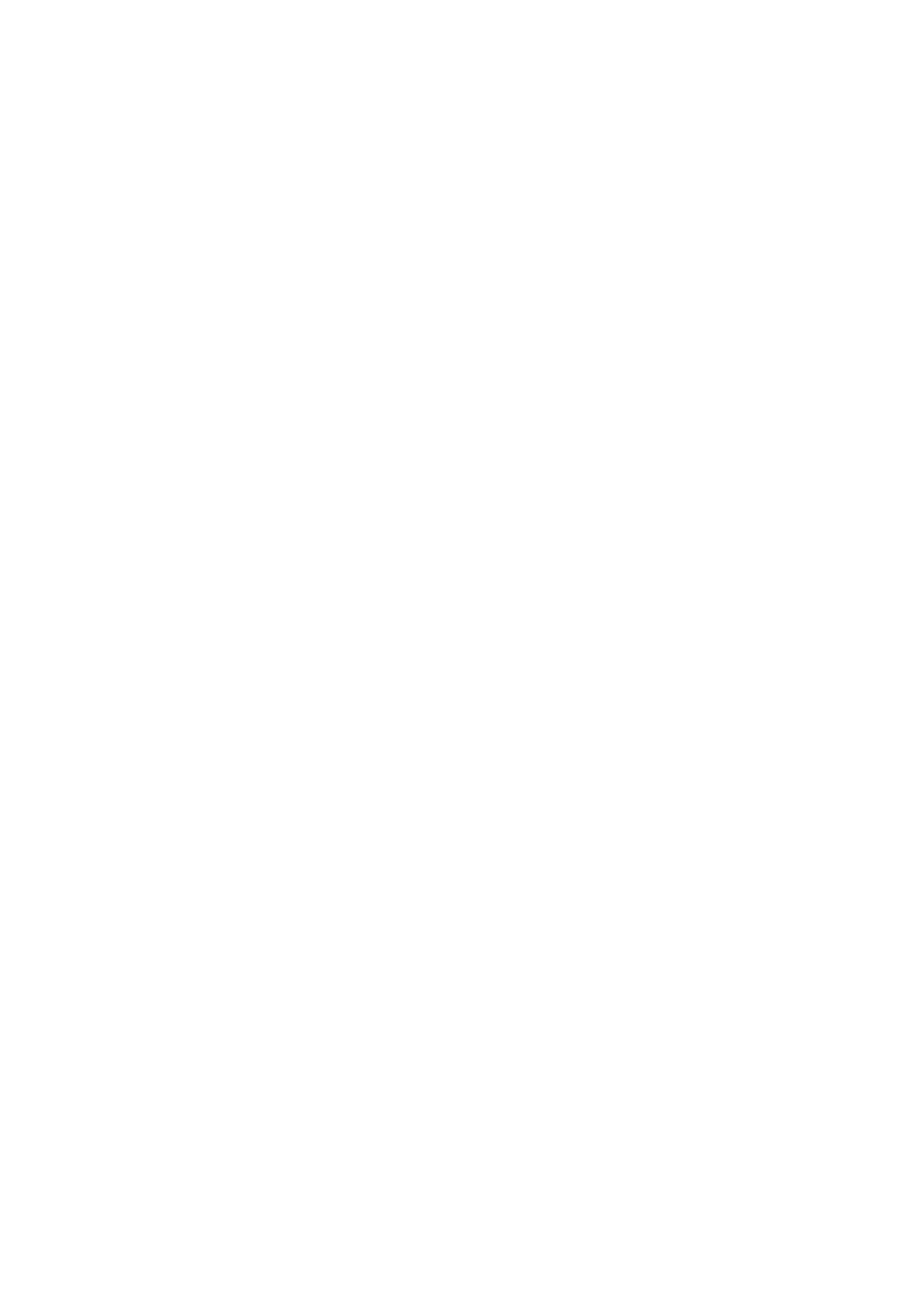| Table A-5.1. Data sets downloaded from the Japan Atomic Energy Agency Environment Monitoring Database website at [JAEA, WEB] |  |  |  |
|------------------------------------------------------------------------------------------------------------------------------|--|--|--|
|------------------------------------------------------------------------------------------------------------------------------|--|--|--|

| EMDB website data set title                                                                                | Website data set description                                                                                                                                                                                                                                                                                                                                                                                                                                                                                                                                                                                                                                                                                                                                                                                                                         | Organization(s)                                                                                                                                | Measurement type  | Period covered     |
|------------------------------------------------------------------------------------------------------------|------------------------------------------------------------------------------------------------------------------------------------------------------------------------------------------------------------------------------------------------------------------------------------------------------------------------------------------------------------------------------------------------------------------------------------------------------------------------------------------------------------------------------------------------------------------------------------------------------------------------------------------------------------------------------------------------------------------------------------------------------------------------------------------------------------------------------------------------------|------------------------------------------------------------------------------------------------------------------------------------------------|-------------------|--------------------|
| Fukushima Prefecture<br><b>Environmental Radiation</b><br>Monitoring-Mesh Investigation<br>(detail survey) | The Fukushima Prefecture Government has continuously been conducting<br>the Mesh survey with 2 km grids covering the whole Fukushima<br>Prefecture to understand the distribution of air dose rate in the whole<br>prefecture after the FDNPS accident. The Fukushima Prefecture<br>Government conducted detail surveys with grids more detailed than 2 km<br>grids and released the results to the public. These data were compiled by<br>JAEA based on the results of Fukushima Prefecture Environmental<br>Radiation Monitoring in Mesh Survey (detail survey) (from FY 2014 to<br>FY 2016) released to the public in the Fukushima Prefecture Government<br>website. The JAEA compilation of the original data sets were accessed in<br>August 2018 from the JAEA EMDB website at<br>https://emdb.jaea.go.jp/emdb/en/portals/b1010118/           | Fukushima Prefecture                                                                                                                           | Ambient dose rate | FY 2014 to FY 2016 |
| Fukushima Prefecture<br><b>Environmental Radiation</b><br>Monitoring-Mesh Investigation                    | This series of data was compiled by JAEA based on results of Fukushima<br>Prefecture Environmental Radiation Monitoring-Mesh Investigation (FY<br>2011 to FY 2017). These data were created based on the results of the<br>Fukushima Prefecture Environmental Radiation Monitoring in Mesh<br>Survey (1st to 10th surveys) released to the public in the Fukushima<br>Prefecture Government website. In these surveys, the whole Fukushima<br>Prefecture was divided into $4 \times 4$ km grids and 1 to 6 measurement points<br>were selected in each grid that includes urban areas and residential areas.<br>The air dose rates at the height of 1 m and 1 cm were measured. The JAEA<br>compilation of the original data sets were accessed in August 2018 from<br>the JAEA EMDB website at<br>https://emdb.jaea.go.jp/emdb/en/portals/b1010117/ | The Secretariat of the<br>Nuclear Regulatory<br>Authority, and Fukushima<br>Prefecture                                                         | Ambient dose rate | FY 2011 to FY 2017 |
| Air dose rate measurements in the<br>Distribution Survey of<br><b>Radioactive Substances</b>               | This series of data was compiled by JAEA based on results of the air dose<br>rates measured using NaI(Tl) scintillation survey metres and ionization<br>chamber type survey metres from FY 2011 to FY 2016 in the Distribution<br>Survey of Radioactive Substances by the Ministry of Education, Culture,<br>Sports, Science and Technology, and the Secretariat of the Nuclear<br>Regulatory Authority. The JAEA compilation of the original data sets<br>were accessed in August 2018 from the JAEA EMDB website at<br>https://emdb.jaea.go.jp/emdb/en/portals/b1010116/                                                                                                                                                                                                                                                                           | The Ministry of Education,<br>Culture, Sports, Science<br>and Technology, and the<br>Secretariat of the Nuclear<br><b>Regulatory Authority</b> | Ambient dose rate | FY 2011 to FY 2016 |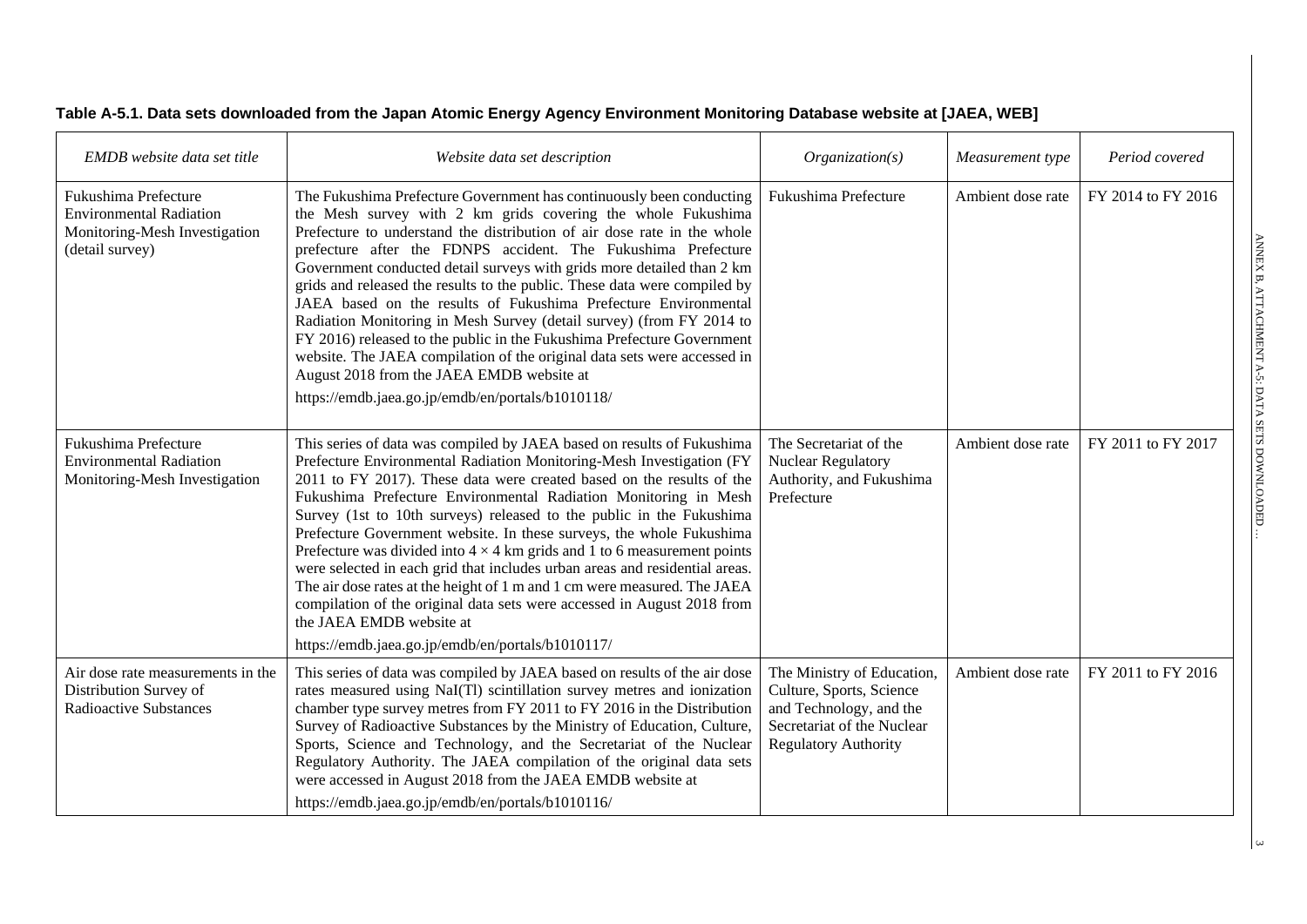| EMDB website data set title                                                                                 | Website data set description                                                                                                                                                                                                                                                                                                                                                                                                                                                                                                                                                                                                                                                                                         | Organization(s)                                                                                                                                | Measurement type  | Period covered                |
|-------------------------------------------------------------------------------------------------------------|----------------------------------------------------------------------------------------------------------------------------------------------------------------------------------------------------------------------------------------------------------------------------------------------------------------------------------------------------------------------------------------------------------------------------------------------------------------------------------------------------------------------------------------------------------------------------------------------------------------------------------------------------------------------------------------------------------------------|------------------------------------------------------------------------------------------------------------------------------------------------|-------------------|-------------------------------|
| Readings of environmental<br>radiation monitoring (at hot<br>springs) in Fukushima Prefecture               | These data were compiled by JAEA based on the measurement results of<br>hot springs from the "Readings of environmental radiation monitoring at<br>tourist spots in Fukushima Prefecture" released to the public in the<br>Monitoring Information of Environmental Radioactivity Level portal site<br>by the Secretariat of the Nuclear Regulatory Authority. The survey was<br>conducted from July 2011 to August 2017. The JAEA compilation of the<br>original data sets were accessed in August 2018 from the JAEA EMDB<br>website at https://emdb.jaea.go.jp/emdb/en/portals/1010112000/                                                                                                                         | Fukushima Prefecture                                                                                                                           | Ambient dose rate | July 2011 to<br>August 2017   |
| Readings of environmental<br>radiation monitoring (at tourist<br>spots) in Fukushima Prefecture             | These data were compiled by JAEA based on the measurement results of<br>tourist spots from the "Readings of environmental radiation monitoring at<br>tourist spots in Fukushima Prefecture" released to the public in the<br>Fukushima Prefecture Government website. The survey was conducted<br>from July 2011 to August 2017. The JAEA compilation of the original<br>data sets were accessed in August 2018 from the JAEA EMDB website at<br>https://emdb.jaea.go.jp/emdb/en/portals/1010111000/                                                                                                                                                                                                                 | Fukushima Prefecture                                                                                                                           | Ambient dose rate | July 2011 to<br>August 2017   |
| Results of measurement of air<br>dose rates at fixed observation<br>points using a monitoring car           | These data were compiled by JAEA based on the "Results of measurement<br>of air dose rates at fixed observation points using a monitoring car"<br>released to the public in the Monitoring Information of Environmental<br>Radioactivity Level portal site by the Secretariat of the Nuclear<br>Regulatory Authority. The survey was conducted every day from March<br>2011 to March 2016 at the fixed observation points outside the 20-km zone<br>of FDNPS. From April 2016, the survey was conducted from September<br>to October every year. The JAEA compilation of the original data sets<br>were accessed in August 2018 from the JAEA EMDB website at<br>https://emdb.jaea.go.jp/emdb/en/portals/1010110000/ | The Ministry of Education,<br>Culture, Sports, Science<br>and Technology, and the<br>Secretariat of the Nuclear<br><b>Regulatory Authority</b> | Ambient dose rate | March 2011 to<br>October 2016 |
| Readings of accumulated dose<br>outside the 20-km zone of<br>TEPCO FDNPS (measured by<br>digital dosimeter) | These data were compiled by JAEA based on the "Readings of<br>accumulated dose outside the 20-km zone of TEPCO Fukushima Daiichi<br>NPS" released to the public in the Monitoring Information of<br>Environmental Radioactivity Level portal site by the Secretariat of the<br>Nuclear Regulatory Authority. The measured accumulated doses were<br>collected every day from 25 March 2011 to 31 December 2011. From<br>January 2012 to March 2016, the measured accumulated doses were<br>collected once or twice per week. The JAEA compilation of the original<br>data sets were accessed in August 2018 from the JAEA EMDB website at<br>https://emdb.jaea.go.jp/emdb/en/portals/1010109000/                     | The Ministry of Education,<br>Culture, Sports, Science<br>and Technology, and the<br>Secretariat of the Nuclear<br><b>Regulatory Authority</b> | Ambient dose rate | March 2011 to<br>March 2016   |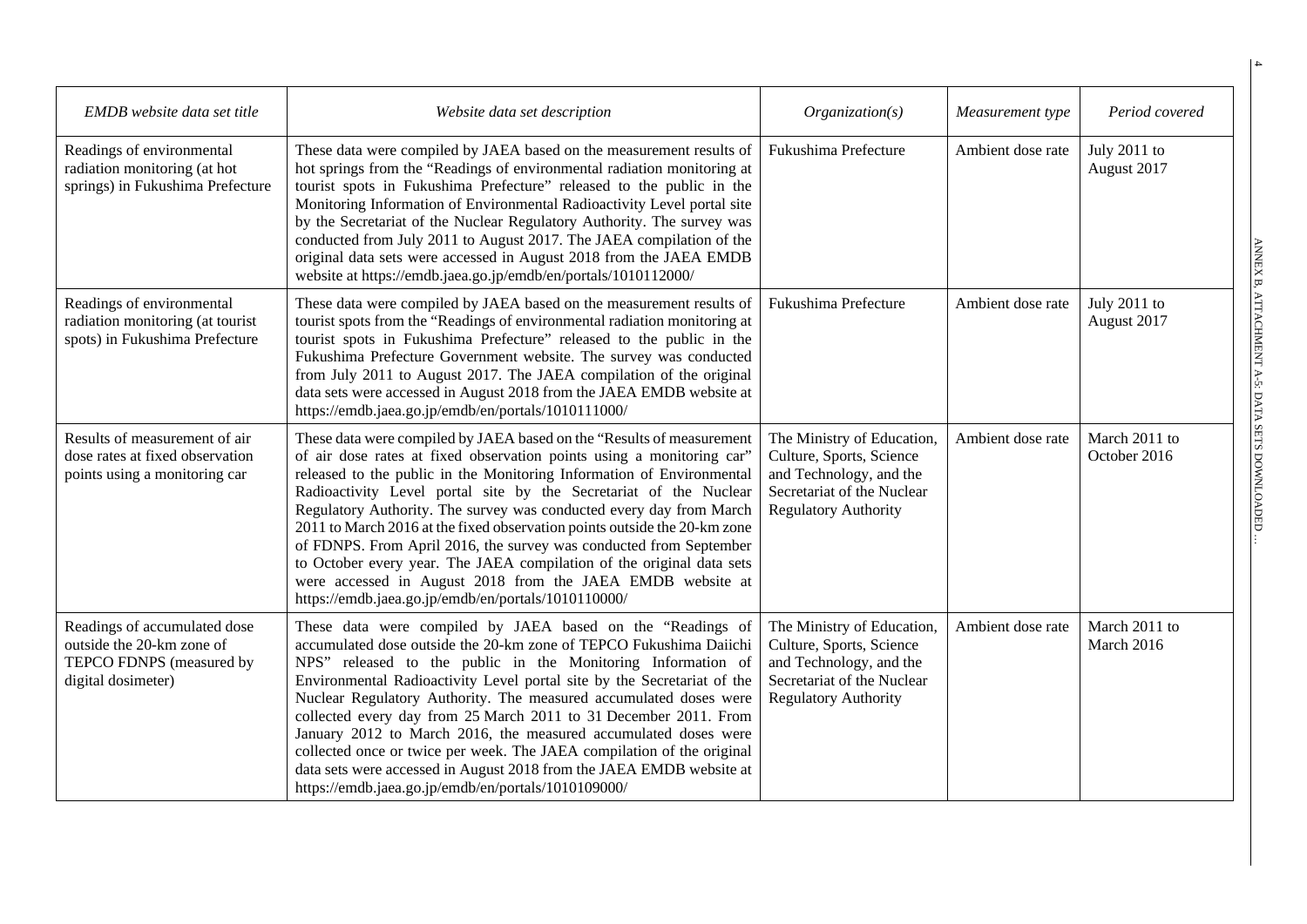| EMDB website data set title                                                                                     | Website data set description                                                                                                                                                                                                                                                                                                                                                                                                                                                                                                                                                                                                                                                     | Organization(s)                                                                                                                                | Measurement type  | Period covered                  |
|-----------------------------------------------------------------------------------------------------------------|----------------------------------------------------------------------------------------------------------------------------------------------------------------------------------------------------------------------------------------------------------------------------------------------------------------------------------------------------------------------------------------------------------------------------------------------------------------------------------------------------------------------------------------------------------------------------------------------------------------------------------------------------------------------------------|------------------------------------------------------------------------------------------------------------------------------------------------|-------------------|---------------------------------|
| Readings of accumulated dose<br>outside the 20-km zone of<br>TEPCO FDNPS (measured by<br>glass badge dosimeter) | These data were compiled by JAEA based on the "Readings of<br>accumulated dose outside the 20 km zone of TEPCO Fukushima Daiichi<br>NPS" released to the public in the Monitoring Information of<br>Environmental Radioactivity Level portal site by the Secretariat of the<br>Nuclear Regulatory Authority. The measured accumulated doses were<br>collected once or twice per week from April 2011 to March 2016. From<br>April 2016, the measured accumulated doses were collected every three<br>months. The JAEA compilation of the original data sets were accessed in<br>August 2018 from the JAEA EMDB website at<br>https://emdb.jaea.go.jp/emdb/en/portals/1010108000/ | The Ministry of Education,<br>Culture, Sports, Science<br>and Technology, and the<br>Secretariat of the Nuclear<br><b>Regulatory Authority</b> | Ambient dose rate | April 2011 to<br>December 2016  |
| Air dose rate readings inside the<br>20-km zone of FDNPS                                                        | These data were compiled by JAEA based on measurements within a<br>20-km radius of TEPCO Fukushima Daiichi NPS, available in the<br>Monitoring Information of Environmental Radioactivity Level, the portal<br>site run by the Nuclear Regulatory Authority. The survey was conducted<br>every week from March 2011 to March 2016. In FY 2016, the survey was<br>conducted in September. Dosimeters which were used: NaI (NaI<br>scintillator detector) and IC (ionization chamber type survey metre). The<br>JAEA compilation of the original data sets were accessed in August 2018<br>from the JAEA EMDB website at<br>https://emdb.jaea.go.jp/emdb/en/portals/1010107000/    | Power company                                                                                                                                  | Ambient dose rate | March 2011 to<br>September 2016 |
| Readings of environmental<br>radiation level by emergency<br>monitoring                                         | These data were compiled by JAEA based on the results of<br>"Environmental radiation level by emergency monitoring by Fukushima<br>Prefecture" released to the public in the Monitoring Information of<br>Environmental Radioactivity Level portal site by the Secretariat of the<br>Nuclear Regulatory Authority. The data includes air dose rates measured<br>from March 2011. The JAEA compilation of the original data sets were<br>accessed in August 2018 from the JAEA EMDB website at<br>https://emdb.jaea.go.jp/emdb/en/portals/1010106000/                                                                                                                             | Secretariat of the Nuclear<br><b>Regulatory Authority</b>                                                                                      | Ambient dose rate | March 2011 to<br>March 2016     |
| Readings of accumulated dose by<br>the Federation of Electric Power<br>Companies of Japan (member<br>companies) | These data were compiled by JAEA based on the "Readings of accumulated<br>dose by the Federation of Electric Power Companies of Japan (member<br>companies)" released to the public in the Monitoring Information of<br>Environmental Radioactivity Level portal site by the Secretariat of the<br>Nuclear Regulatory Authority. The accumulated dose measurements were<br>conducted every week from March 2011 at the fixed observation points<br>outside the 20-km zone of FDNPS. The JAEA compilation of the original<br>data sets were accessed in August 2018 from the JAEA EMDB website at<br>https://emdb.jaea.go.jp/emdb/en/portals/1010105000/                          | Federation of Electric<br>Power Companies of Japan                                                                                             | Ambient dose rate | March 2011 to<br>March 2016     |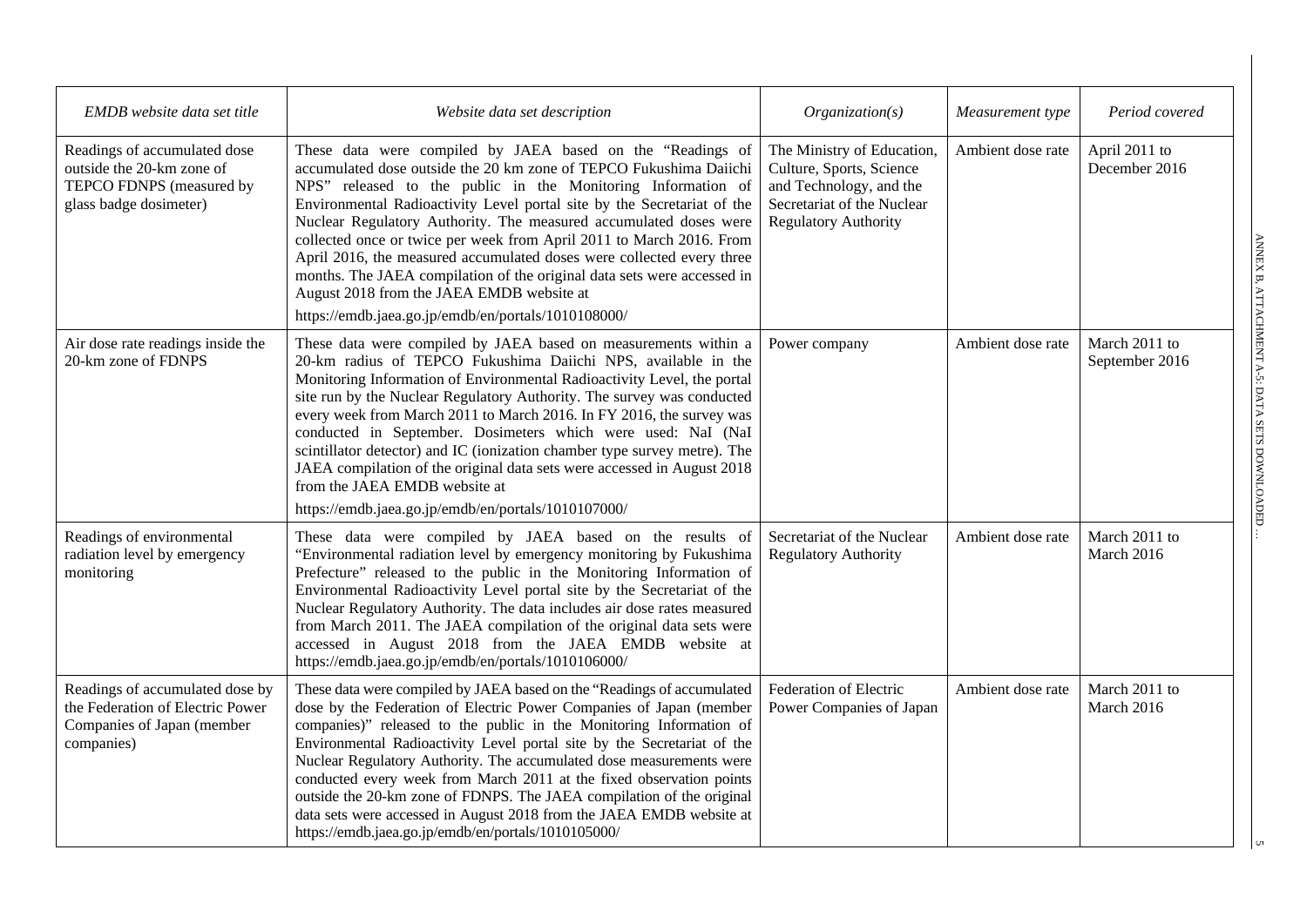| EMDB website data set title                                                                               | Website data set description                                                                                                                                                                                                                                                                                                                                                                                                                                                                                                                                                                                                                                                                                                                                                               | Organization(s)                                                               | Measurement type  | Period covered                  |
|-----------------------------------------------------------------------------------------------------------|--------------------------------------------------------------------------------------------------------------------------------------------------------------------------------------------------------------------------------------------------------------------------------------------------------------------------------------------------------------------------------------------------------------------------------------------------------------------------------------------------------------------------------------------------------------------------------------------------------------------------------------------------------------------------------------------------------------------------------------------------------------------------------------------|-------------------------------------------------------------------------------|-------------------|---------------------------------|
| Results of environmental<br>radiation monitoring for child<br>welfare institutions                        | These data were compiled by JAEA based on the results of the<br>environmental radiation monitoring for child welfare institutions by<br>Fukushima Prefecture released to the public in the Fukushima Prefecture<br>Government website. The survey has been conducted since April 2011.<br>The JAEA compilation of the original data sets were accessed in August<br>2018 from the JAEA EMDB website at                                                                                                                                                                                                                                                                                                                                                                                     | Fukushima Prefecture                                                          | Ambient dose rate | April 2011 to<br>September 2017 |
| Survey results of environmental<br>radioactivity level in the national<br>forests in Fukushima Prefecture | https://emdb.jaea.go.jp/emdb/en/portals/1010104000/<br>These data were compiled by JAEA based on the results of the<br>environmental radiation monitoring survey in the national forests in<br>Fukushima Prefecture released to the public in the Kanto Forest<br>Management Office. The surveys have been conducted once a year<br>starting from July 2011. Using survey metres, the measurements were<br>conducted at the height of 10, 50 and 100 cm from the ground. The JAEA<br>compilation of the original data sets were accessed in August 2018 from<br>the JAEA EMDB website at<br>https://emdb.jaea.go.jp/emdb/en/portals/1010103000/                                                                                                                                            | Fukushima Prefecture                                                          | Ambient dose rate | July 2011 to<br>June 2017       |
| Measurement results of air dose<br>rates at Tsukuba Center<br>(air dose rates)                            | These data were compiled by JAEA based on the results of air dose rates<br>from "The measurement results of air dose rates at Tsukuba Center" that<br>was released to the public in the website of the National Institute of<br>Advanced Industrial Science and Technology. In this survey, the air dose<br>rates were obtained at Tsukuba Center from 15 March 2011 to 15 March<br>2013 by subtracting 0.06 µSv/h as background. The JAEA compilation of<br>the original data sets were accessed in August 2018 from the JAEA EMDB<br>website at<br>https://emdb.jaea.go.jp/emdb/en/portals/1010102000/                                                                                                                                                                                   | National Institute of<br><b>Advanced Industrial</b><br>Science and Technology | Ambient dose rate | March 2011 to<br>March 2013     |
| Results of the monitoring survey<br>in the restricted areas and planned<br>evacuation zones               | These data were compiled by JAEA based on results of the monitoring<br>survey in the restricted areas and planned evacuation zones, available in<br>the Monitoring Information of Environmental Radioactivity Level, the<br>portal site run by the Secretariat of the Nuclear Regulatory Authority. The<br>basic data were obtained from 400 measurement points each around<br>Namie station and Tomioka Town. In the wide range monitoring, the<br>restricted areas and planned evacuation zones were divided into $2 \times 2$ km<br>grids and measurements were conducted at 20 measurement points in each<br>grid. The JAEA compilation of the original data sets were accessed in<br>August 2018 from the JAEA EMDB website at<br>https://emdb.jaea.go.jp/emdb/en/portals/1010101000/ | The Ministry of Education,<br>Culture, Sports, Science<br>and Technology      | Ambient dose rate | June 2011 to<br>August 2011     |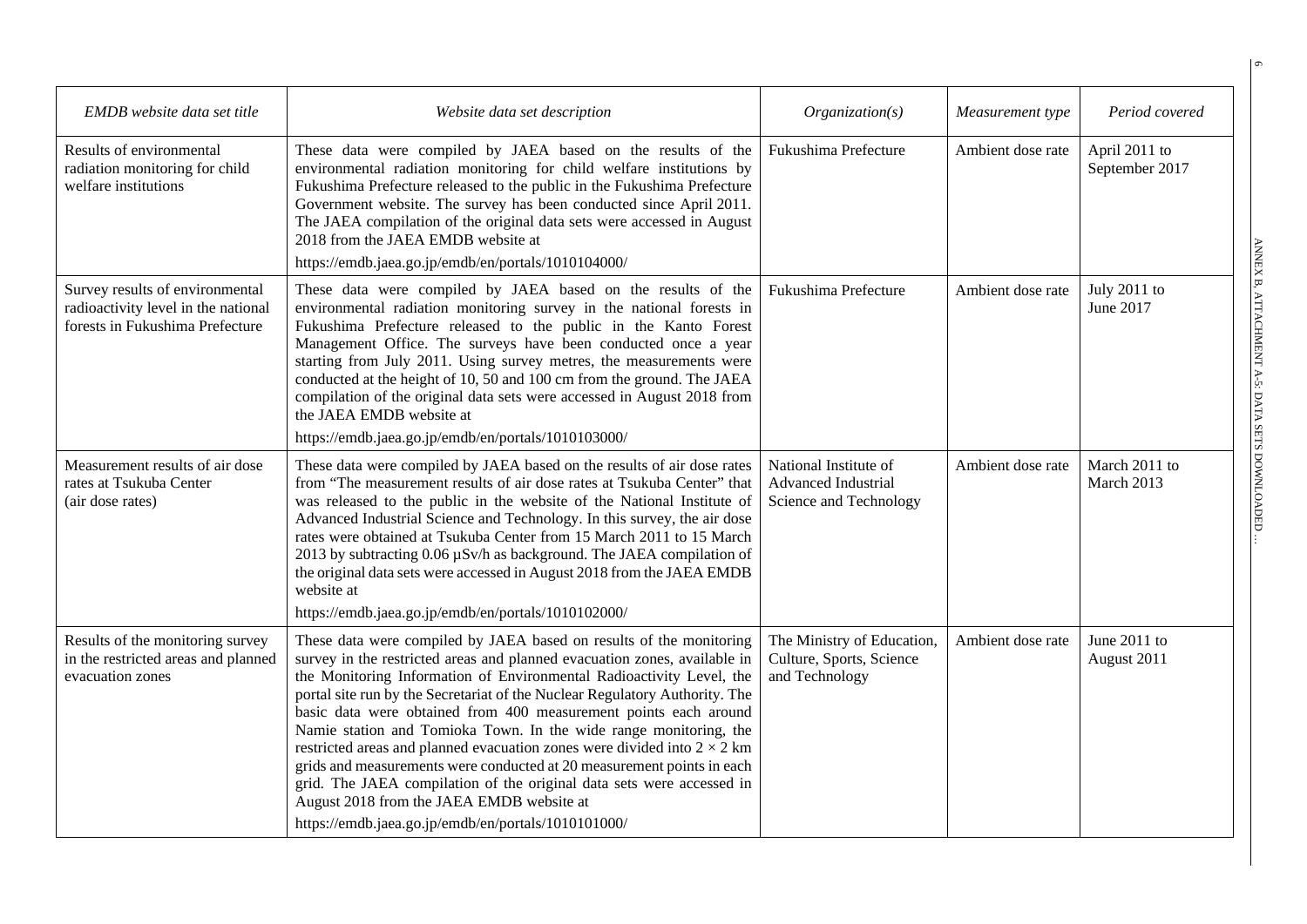| EMDB website data set title                                                                                                 | Website data set description                                                                                                                                                                                                                                                                                                                                                                                                                                                                                                                                                                                                 | Organization(s)                                                                                                                                | Measurement type  | Period covered                |
|-----------------------------------------------------------------------------------------------------------------------------|------------------------------------------------------------------------------------------------------------------------------------------------------------------------------------------------------------------------------------------------------------------------------------------------------------------------------------------------------------------------------------------------------------------------------------------------------------------------------------------------------------------------------------------------------------------------------------------------------------------------------|------------------------------------------------------------------------------------------------------------------------------------------------|-------------------|-------------------------------|
| Results of air dose rates measured<br>by route buses in Fukushima<br>Prefecture (4 buses,<br>January 2013) – weekly average | These data were compiled by JAEA based on the air dose rate<br>measurements using fixed-route buses in Fukushima Prefecture (4 route<br>buses, from January 2013) released to the public through the JAEA<br>website. The JAEA compilation of the original data sets were accessed in<br>August 2018 from the JAEA EMDB website at<br>https://emdb.jaea.go.jp/emdb/en/portals/b1010204/                                                                                                                                                                                                                                      | <b>JAEA</b>                                                                                                                                    | Ambient dose rate | January 2013 to<br>March 2015 |
| Vehicle-borne survey conducted<br>by TEPCO                                                                                  | This series of data was compiled by JAEA based on results by vehicle-<br>borne surveys in the restricted areas and planned evacuation zones<br>publicly released in the Ministry of Economy, Trade and Industry. The<br>JAEA compilation of the original data sets were accessed in August 2018<br>from the JAEA EMDB website at<br>https://emdb.jaea.go.jp/emdb/en/portals/b1010203/                                                                                                                                                                                                                                        | The Ministry of Economy,<br>Trade and Industry, and<br>Tokyo Electric Power<br>Company                                                         | Ambient dose rate | FY 2011 to FY 2017            |
| Vehicle-borne survey in the<br>Distribution Survey of<br><b>Radioactive Substances</b><br>(KURAMA)                          | This series of data was compiled by JAEA based on the results of the<br>vehicle-borne surveys conducted in the Distribution Survey of<br>Radioactive Substances by the Ministry of Education, Culture, Sports,<br>Science and Technology, and the Secretariat of the Nuclear Regulatory<br>Authority from FY 2011 to FY 2015. The surveys used KURAMA (Kyoto<br>University RAdiation MApping system) that was inimitably developed by<br>Kyoto University. The JAEA compilation of the original data sets were<br>accessed in August 2018 from the JAEA EMDB website at<br>https://emdb.jaea.go.jp/emdb/en/portals/b1010202/ | The Ministry of Education,<br>Culture, Sports, Science<br>and Technology, and the<br>Secretariat of the Nuclear<br><b>Regulatory Authority</b> | Ambient dose rate | FY 2011 to FY 2015            |
| Vehicle-borne survey in the<br>Distribution Survey of<br><b>Radioactive Substances</b><br>(Radi-probe)                      | This series of data was compiled by JAEA based on the results of the<br>vehicle-borne surveys conducted by the Ministry of Education, Culture,<br>Sports, Science and Technology in FY 2011 and FY 2012. The<br>measurement used the Radi-Probe developed by the National Institute of<br>Radiological Sciences. The JAEA compilation of the original data sets<br>were accessed in August 2018 from the JAEA EMDB website at<br>https://emdb.jaea.go.jp/emdb/en/portals/b1010201/                                                                                                                                           | The Ministry of Education,<br>Culture, Sports, Science<br>and Technology                                                                       | Ambient dose rate | FY 2011 to FY 2012            |
| Unmanned helicopter in the<br>Distribution Survey of<br><b>Radioactive Substances</b>                                       | This series of data was compiled by JAEA based on measurement results<br>of air dose rate of the unmanned helicopter monitoring in the Distribution<br>Survey of Radioactive Substances conducted by the Ministry of<br>Education, Culture, Sports, Science and Technology, and the Secretariat<br>of the Nuclear Regulatory Authority from FY 2012 to FY 2015. The JAEA<br>compilation of the original data sets were accessed in August 2018 from<br>the JAEA EMDB website at<br>https://emdb.jaea.go.jp/emdb/en/portals/b1010302/                                                                                         | The Ministry of Education,<br>Culture, Sports, Science<br>and Technology, and the<br>Secretariat of the Nuclear<br><b>Regulatory Authority</b> | Ambient dose rate | FY 2012 to FY 2015            |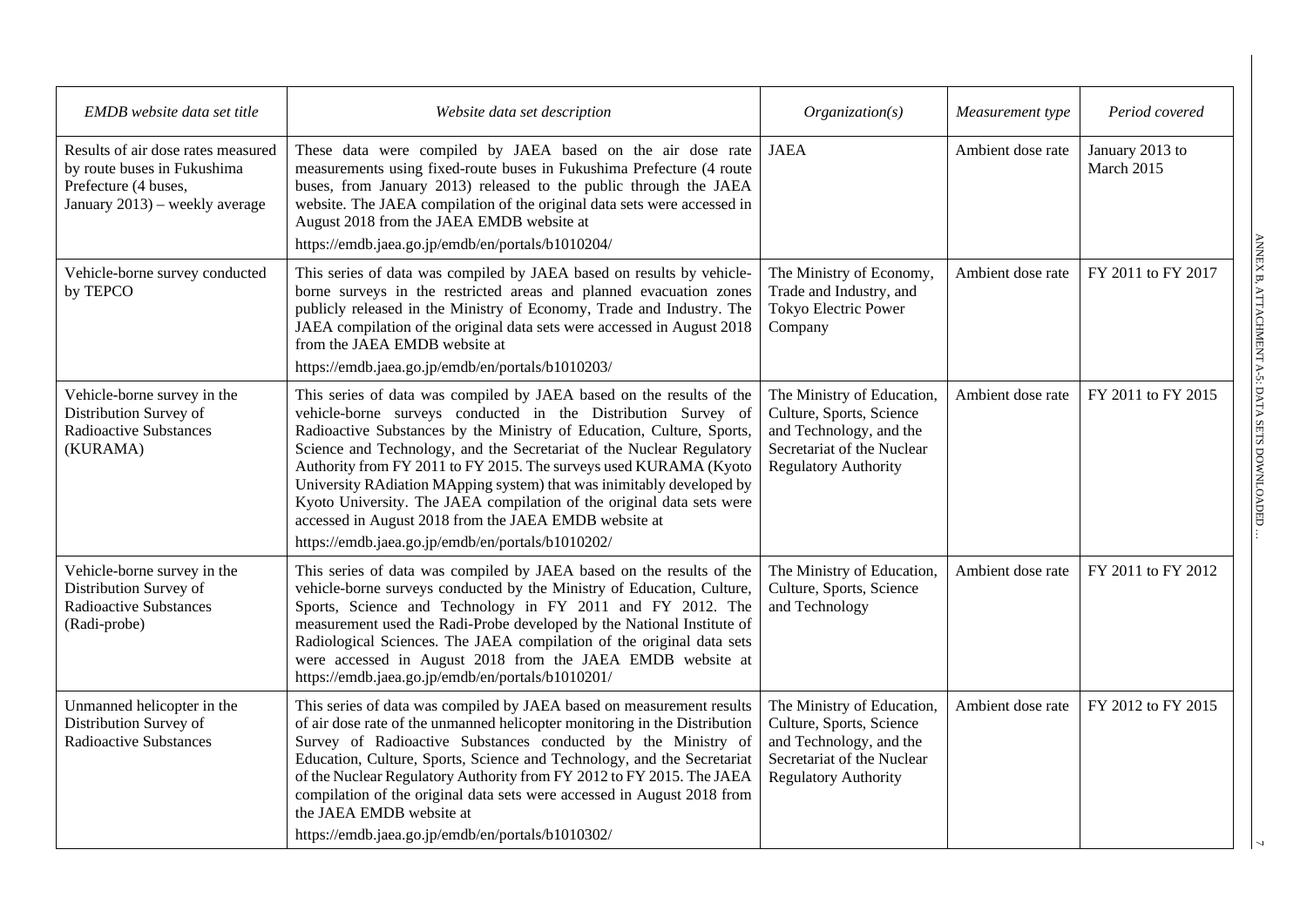| EMDB website data set title                                                                                                  | Website data set description                                                                                                                                                                                                                                                                                                                                                                                                                                                                                                                                                                                                                                                                                                                      | Organization(s)                                                                                                                                                                                     | Measurement type  | Period covered              |
|------------------------------------------------------------------------------------------------------------------------------|---------------------------------------------------------------------------------------------------------------------------------------------------------------------------------------------------------------------------------------------------------------------------------------------------------------------------------------------------------------------------------------------------------------------------------------------------------------------------------------------------------------------------------------------------------------------------------------------------------------------------------------------------------------------------------------------------------------------------------------------------|-----------------------------------------------------------------------------------------------------------------------------------------------------------------------------------------------------|-------------------|-----------------------------|
| Airborne dose rate: airborne<br>monitoring in the Distribution<br><b>Survey of Radioactive Substances</b>                    | This series of data was compiled by JAEA based on the measurement<br>results of the airborne monitoring surveys conducted by the Ministry of<br>Education, Culture, Sports, Science and Technology, the United States<br>Department of Energy, and the Secretariat of the Nuclear Regulatory<br>Authority from FY 2011 to FY 2016. The JAEA compilation of the<br>original data sets were accessed in August 2018 from the JAEA EMDB<br>website at https://emdb.jaea.go.jp/emdb/en/portals/b1010301/                                                                                                                                                                                                                                              | The Ministry of Education,<br>Culture, Sports, Science<br>and Technology, the<br><b>United States Department</b><br>of Energy, and the<br>Secretariat of the Nuclear<br><b>Regulatory Authority</b> | Ambient dose rate | FY 2011 to FY 2016          |
| Measurement results of air dose<br>rates nationwide and in<br>Fukushima Prefecture (real-time<br>distribution) daily average | This series of data was compiled by JAEA based on the air dose rate<br>measurement in whole Japan and Fukushima Prefecture (real-time<br>distribution system) that is publicly available in the Monitoring<br>Information of Environmental Radioactivity Level website of the Nuclear<br>Regulatory Authority. This data converts $1 \mu$ Gy/h (microgray per hour) =<br>1 µSv/h (microsievert per hour). The JAEA compilation of the original<br>data sets were accessed in August 2018 from the JAEA EMDB website at<br>https://emdb.jaea.go.jp/emdb/en/portals/b1010403                                                                                                                                                                        | Secretariat of the Nuclear<br><b>Regulatory Authority</b>                                                                                                                                           | Ambient dose rate | FY 2011 to FY 2017          |
| Measurement results of air dose<br>rates nationwide and in<br>Fukushima Prefecture (real-time<br>distribution)               | This series of data was compiled by JAEA based on the air dose rate<br>measurement in whole Japan and Fukushima Prefecture (real-time<br>distribution system) that is publicly available in the Monitoring<br>Information of Environmental Radioactivity Level website of the Nuclear<br>Regulatory Authority. This data converts $1 \mu Gy/h$ (microgray per hour) =<br>1 µSv/h (microsievert per hour). The JAEA compilation of the original<br>data sets were accessed in August 2018 from the JAEA EMDB website at<br>https://emdb.jaea.go.jp/emdb/en/portals/b1010402/                                                                                                                                                                       | Secretariat of the Nuclear<br><b>Regulatory Authority</b>                                                                                                                                           | Ambient dose rate | FY 2011 to FY 2017          |
| Reading of air dose rate for the<br>monitoring post in Momijiyama<br>(Fukushima City)                                        | These data were compiled by JAEA based on air dose rates from the<br>monitoring post in Momijiyama (Fukushima City), available in the<br>Monitoring Information of Environmental Radioactivity Level, the portal<br>site run by the Secretariat of the Nuclear Regulatory Authority.<br>Instantaneous values were obtained in µGy/h (microgray per hour) and the<br>data here uses the conversion: $1 \mu Gy/h$ (microgray per hour) = $1 \mu Sv/h$<br>(microsievert per hour). The data included here are 30-minute interval data<br>obtained from March 2011 to April 2011. The JAEA compilation of the<br>original data sets were accessed in August 2018 from the JAEA EMDB<br>website at https://emdb.jaea.go.jp/emdb/en/portals/1010401000/ | Fukushima Prefecture                                                                                                                                                                                | Ambient dose rate | March 2011 to<br>April 2011 |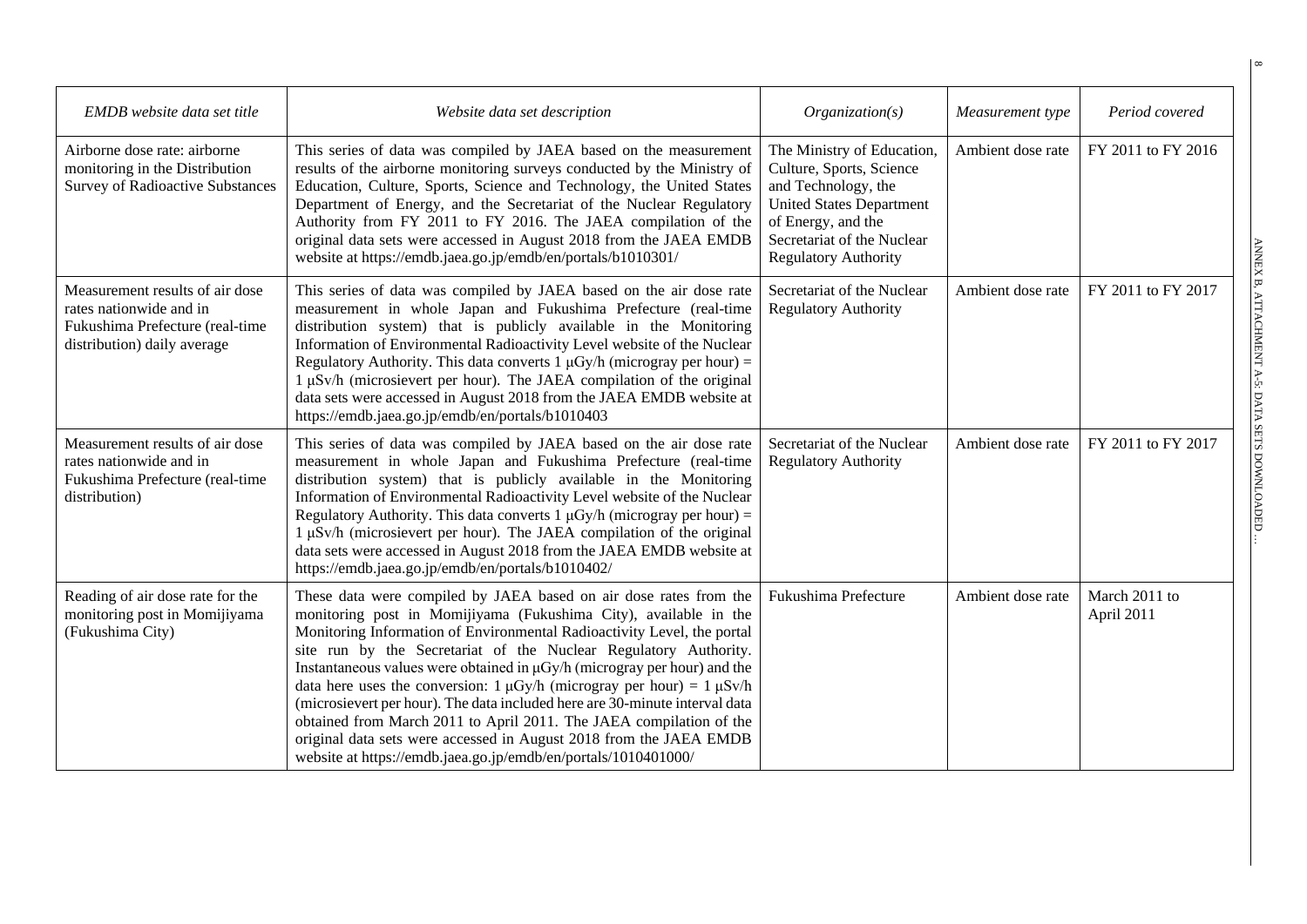| EMDB website data set title                                                                                         | Website data set description                                                                                                                                                                                                                                                                                                                                                                                                                                                                                                                                                                                                                                                                                                                                                                                                                                                                                                                       | Organization(s)                                                                                                                                                                                     | Measurement type             | Period covered     |
|---------------------------------------------------------------------------------------------------------------------|----------------------------------------------------------------------------------------------------------------------------------------------------------------------------------------------------------------------------------------------------------------------------------------------------------------------------------------------------------------------------------------------------------------------------------------------------------------------------------------------------------------------------------------------------------------------------------------------------------------------------------------------------------------------------------------------------------------------------------------------------------------------------------------------------------------------------------------------------------------------------------------------------------------------------------------------------|-----------------------------------------------------------------------------------------------------------------------------------------------------------------------------------------------------|------------------------------|--------------------|
| Deposition of gamma-emitting<br>radionuclides in the Distribution<br><b>Survey of Radioactive Substances</b>        | This series of data was compiled by JAEA based on results of soil<br>deposition densities of gamma-emitting radionuclides measured from FY<br>2011 to FY 2015 in the Distribution Survey of Radioactive Substances by<br>the Ministry of Education, Culture, Sports, Science and Technology, and<br>the Secretariat of the Nuclear Regulatory Authority. In FY 2011, soil<br>samples were collected and analysed using a fixed germanium<br>semiconductor detector. From FY 2012, in-situ measurements were<br>carried out using portable germanium semiconductor detectors. For areas<br>with high air dose rates where in-situ measurement was suitable, soil<br>sample analysis by the fixed germanium semiconductor detector was<br>conducted as the same manner as FY 2011. The JAEA compilation of the<br>original data sets were accessed in August 2018 from the JAEA EMDB<br>website at https://emdb.jaea.go.jp/emdb/en/portals/b1020101/ | The Ministry of Education,<br>Culture, Sports, Science<br>and Technology, and the<br>Secretariat of the Nuclear<br><b>Regulatory Authority</b>                                                      | Ground<br>deposition density | FY 2011 to FY 2015 |
| Unmanned helicopter monitoring<br>in the Distribution Survey of<br><b>Radioactive Substances</b>                    | This series of data was compiled by JAEA based on measurement results<br>of radioactive caesium by the unmanned helicopter monitoring in the<br>Distribution Survey of Radioactive Substances conducted by the Ministry<br>of Education, Culture, Sports, Science and Technology, and the<br>Secretariat of the Nuclear Regulatory Authority from FY 2012 to FY<br>2016. The JAEA compilation of the original data sets were accessed in<br>August 2018 from the JAEA EMDB website at<br>https://emdb.jaea.go.jp/emdb/en/portals/b1020202/                                                                                                                                                                                                                                                                                                                                                                                                         | The Ministry of Education,<br>Culture, Sports, Science<br>and Technology, and the<br>Secretariat of the Nuclear<br><b>Regulatory Authority</b>                                                      | Ground<br>deposition density | FY 2012 to FY 2016 |
| Airborne monitoring in the<br>Distribution Survey of<br><b>Radioactive Substances</b>                               | This series of data was compiled by JAEA based on the radioactive<br>caesium deposition density measurement results of the airborne<br>monitoring survey by the Ministry of Education, Culture, Sports, Science<br>and Technology, the United States Department of Energy, and the<br>Secretariat of the Nuclear Regulatory Authority. The JAEA compilation<br>of the original data sets were accessed in August 2018 from the JAEA<br>EMDB website at https://emdb.jaea.go.jp/emdb/en/portals/b1020201/                                                                                                                                                                                                                                                                                                                                                                                                                                           | The Ministry of Education,<br>Culture, Sports, Science<br>and Technology, the<br><b>United States Department</b><br>of Energy, and the<br>Secretariat of the Nuclear<br><b>Regulatory Authority</b> | Ground<br>deposition density | FY 2011 to FY 2013 |
| Radioactivity concentration<br>analysis of iodine in the<br>Distribution Survey of<br><b>Radioactive Substances</b> | This series of data was compiled by JAEA to study if the deposition<br>densities of $^{131}I$ and $^{129}I$ are correlated, and if the deposition density of $^{131}I$<br>can be derived using the deposition density of $12\overline{9}I$ and the correlation<br>between <sup>131</sup> I and <sup>129</sup> I. The JAEA compilation of the original data sets were<br>accessed in August 2018 from the JAEA EMDB website at<br>https://emdb.jaea.go.jp/emdb/en/portals/b1020311/                                                                                                                                                                                                                                                                                                                                                                                                                                                                 | The Ministry of Education,<br>Culture, Sports, Science<br>and Technology, and the<br>Secretariat of the Nuclear<br><b>Regulatory Authority</b>                                                      | Ground<br>deposition density | FY 2011 to FY 2013 |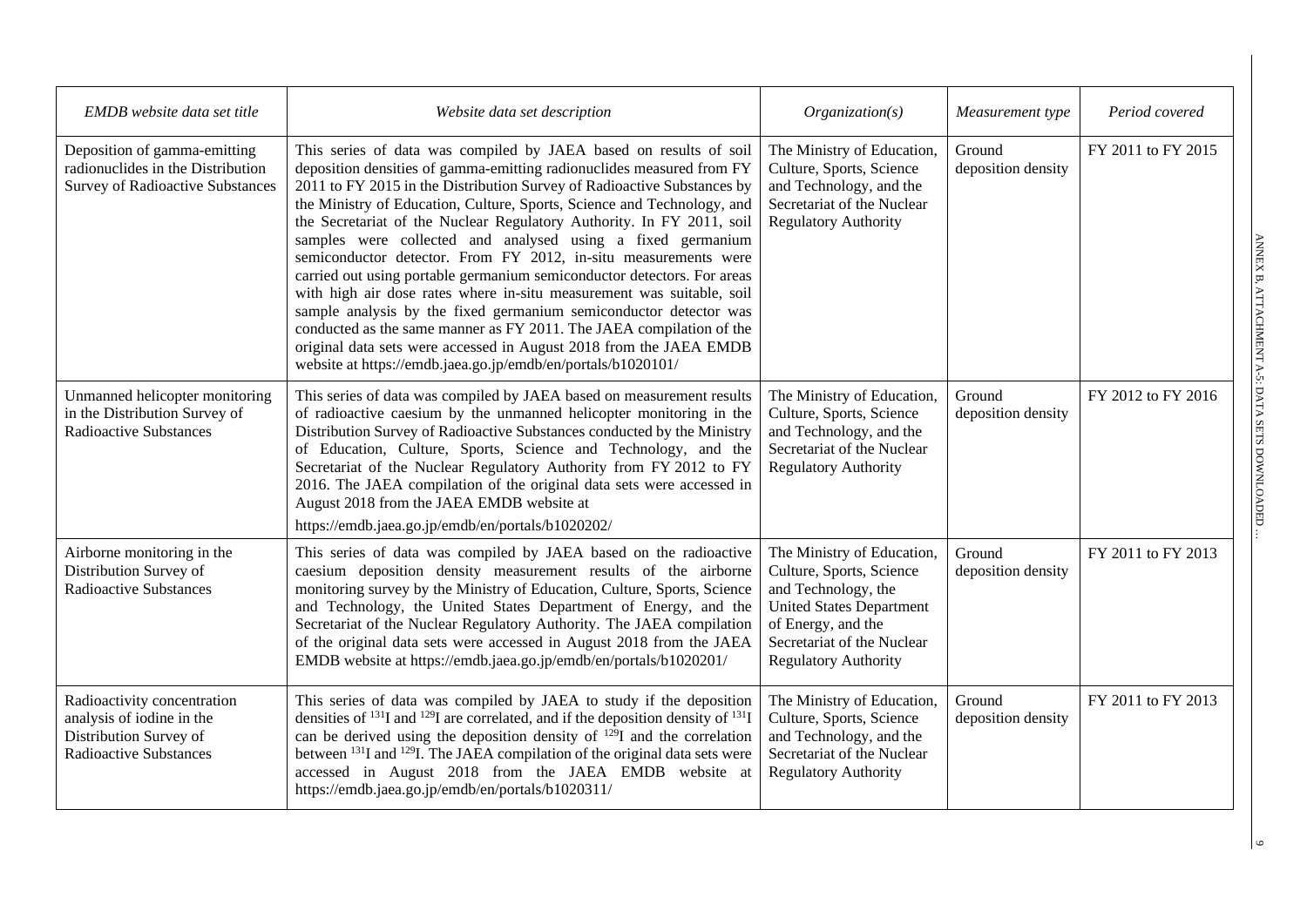| <b>EMDB</b> website data set title                                                              | Website data set description                                                                                                                                                                                                                                                                                                                                                                                                                                                                                                             | Organization(s)                                                                                                                                | Measurement type             | Period covered                  |
|-------------------------------------------------------------------------------------------------|------------------------------------------------------------------------------------------------------------------------------------------------------------------------------------------------------------------------------------------------------------------------------------------------------------------------------------------------------------------------------------------------------------------------------------------------------------------------------------------------------------------------------------------|------------------------------------------------------------------------------------------------------------------------------------------------|------------------------------|---------------------------------|
| Analysis results of plutonium in<br>the Distribution Survey of<br><b>Radioactive Substances</b> | This series of data was compiled by JAEA based on results of analysis of<br>plutonium deposition densities from FY 2011 to FY 2013 in the<br>Distribution Survey of Radioactive Substances by the Ministry of<br>Education, Culture, Sports, Science and Technology, and the Secretariat<br>of the Nuclear Regulatory Authority. The JAEA compilation of the<br>original data sets were accessed in August 2018 from the JAEA EMDB<br>website at https://emdb.jaea.go.jp/emdb/en/portals/b1020310/                                       | The Ministry of Education,<br>Culture, Sports, Science<br>and Technology, and the<br>Secretariat of the Nuclear<br><b>Regulatory Authority</b> | Ground<br>deposition density | FY 2011 to FY 2013              |
| Results of the monitoring of soil<br>samples                                                    | These data were compiled by JAEA based on the "Readings of dust, soil<br>and environmental sampling" released to the public in the Monitoring<br>Information of Environmental Radioactivity Level portal site by the<br>Secretariat of the Nuclear Regulatory Authority. The JAEA compilation<br>of the original data sets were accessed in August 2018 from the JAEA<br>EMDB website at https://emdb.jaea.go.jp/emdb/en/portals/1020309000/                                                                                             | The Ministry of Education,<br>Culture, Sports, Science<br>and Technology, and the<br>Secretariat of the Nuclear<br><b>Regulatory Authority</b> | Ground<br>deposition density | March 2011 to<br>October 2017   |
| Readings of soil monitoring in<br>20-km zone of TEPCO FDNPS                                     | These data were compiled by JAEA based on the "Readings of dust, soil<br>and environmental sampling" released to the public in the Monitoring<br>Information of Environmental Radioactivity Level portal site by the<br>Secretariat of the Nuclear Regulatory Authority. The JAEA compilation<br>of the original data sets were accessed in August 2018 from the JAEA<br>EMDB website at https://emdb.jaea.go.jp/emdb/en/portals/1020308000/                                                                                             | The Ministry of Education,<br>Culture, Sports, Science<br>and Technology                                                                       | Ground<br>deposition density | April 2011 to<br>January 2016   |
| Results of the monitoring of<br>environmental monitoring<br>samples                             | These data were compiled by JAEA based on the "Readings of dust, soil<br>and environmental sampling" released to the public in the Monitoring<br>Information of Environmental Radioactivity Level portal site by the<br>Secretariat of the Nuclear Regulatory Authority. The analysis of<br>environmental sample was conducted from March 2011 to September<br>2016. The JAEA compilation of the original data sets were accessed in<br>August 2018 from the JAEA EMDB website at<br>https://emdb.jaea.go.jp/emdb/en/portals/1020307000/ | The Ministry of Education,<br>Culture, Sports, Science<br>and Technology, and the<br>Secretariat of the Nuclear<br><b>Regulatory Authority</b> | Ground<br>deposition density | March 2011 to<br>September 2016 |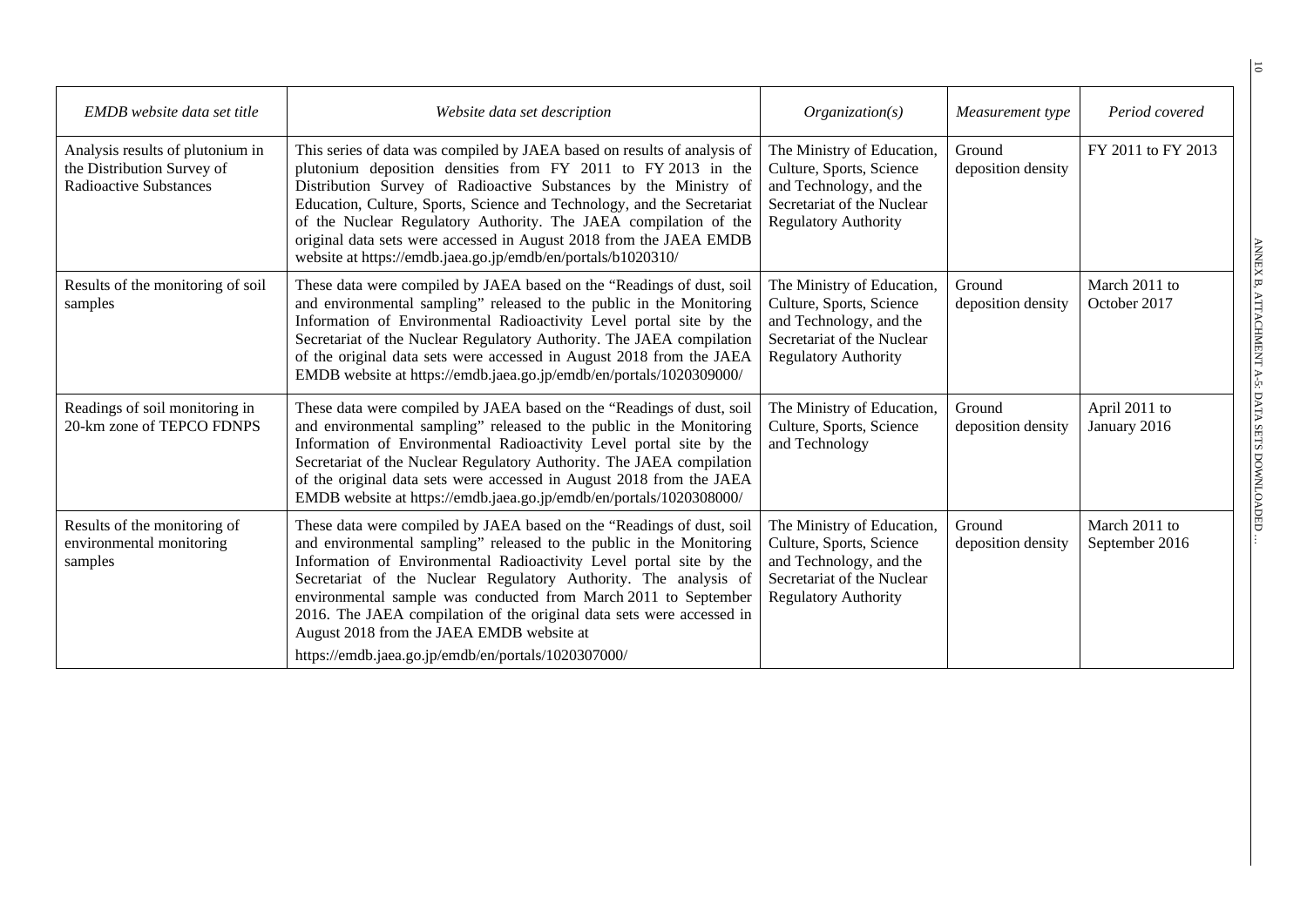| <b>EMDB</b> website data set title                                                  | Website data set description                                                                                                                                                                                                                                                                                                                                                                                                                                                                                                                                                                                                                                                                                                             | Organization(s)                                                          | Measurement type             | Period covered                       |
|-------------------------------------------------------------------------------------|------------------------------------------------------------------------------------------------------------------------------------------------------------------------------------------------------------------------------------------------------------------------------------------------------------------------------------------------------------------------------------------------------------------------------------------------------------------------------------------------------------------------------------------------------------------------------------------------------------------------------------------------------------------------------------------------------------------------------------------|--------------------------------------------------------------------------|------------------------------|--------------------------------------|
| Soil sample results for <sup>89</sup> Sr and<br><sup>90</sup> Sr in eastern Japan   | This data was compiled by JAEA based on results of soil deposition<br>densities of <sup>89</sup> Sr and <sup>90</sup> Sr measured in "The second survey on the<br>distribution condition of radioactive substances by MEXT due to the<br>accident at TEPCO's Fukushima Daiichi NPP". The JAEA compilation of<br>the original data sets were accessed in August 2018 from the JAEA EMDB<br>website at https://emdb.jaea.go.jp/emdb/en/portals/1020306000/                                                                                                                                                                                                                                                                                 | The Ministry of Education,<br>Culture, Sports, Science<br>and Technology | Ground<br>deposition density | Decay correction:<br>13 January 2012 |
| Readings from radiation<br>monitoring of soil in Fukushima<br>Prefecture            | These data were compiled by JAEA based on radiation monitoring of soil<br>in Fukushima Prefecture, available in the Monitoring Information of<br>Environmental Radioactivity Level, the portal site run by the Secretariat<br>of the Nuclear Regulatory Authority. The purpose was to ascertain the<br>change of deposition density of radioactive plutonium in the prefecture<br>before and after the accident. The measurements were conducted for the<br>soil samples obtained from August to October 2011. The data here was<br>not converted to Bq/kg dry-soil. The JAEA compilation of the original<br>data sets were accessed in August 2018 from the JAEA EMDB website at<br>https://emdb.jaea.go.jp/emdb/en/portals/1020305000/ | Fukushima Prefecture                                                     | Ground<br>deposition density | August 2011 to<br>October 2011       |
| Readings from radiation<br>monitoring of soil (dry soil) in<br>Fukushima Prefecture | These data were compiled by JAEA based on radiation monitoring of soil<br>in Fukushima Prefecture, available in the Monitoring Information of<br>Environmental Radioactivity Level, the portal site run by the Secretariat<br>of the Nuclear Regulatory Authority. The purpose was to ascertain the<br>change of deposition density of radioactive plutonium in the prefecture<br>before and after the accident. The measurements were conducted for the<br>soil samples obtained from August to October 2011. The data here was<br>converted to Bq/kg dry-soil. The JAEA compilation of the original data<br>sets were accessed in August 2018 from the JAEA EMDB website at<br>https://emdb.jaea.go.jp/emdb/en/portals/1020304000/     | Fukushima Prefecture                                                     | Ground<br>deposition density | August 2011 to<br>October 2011       |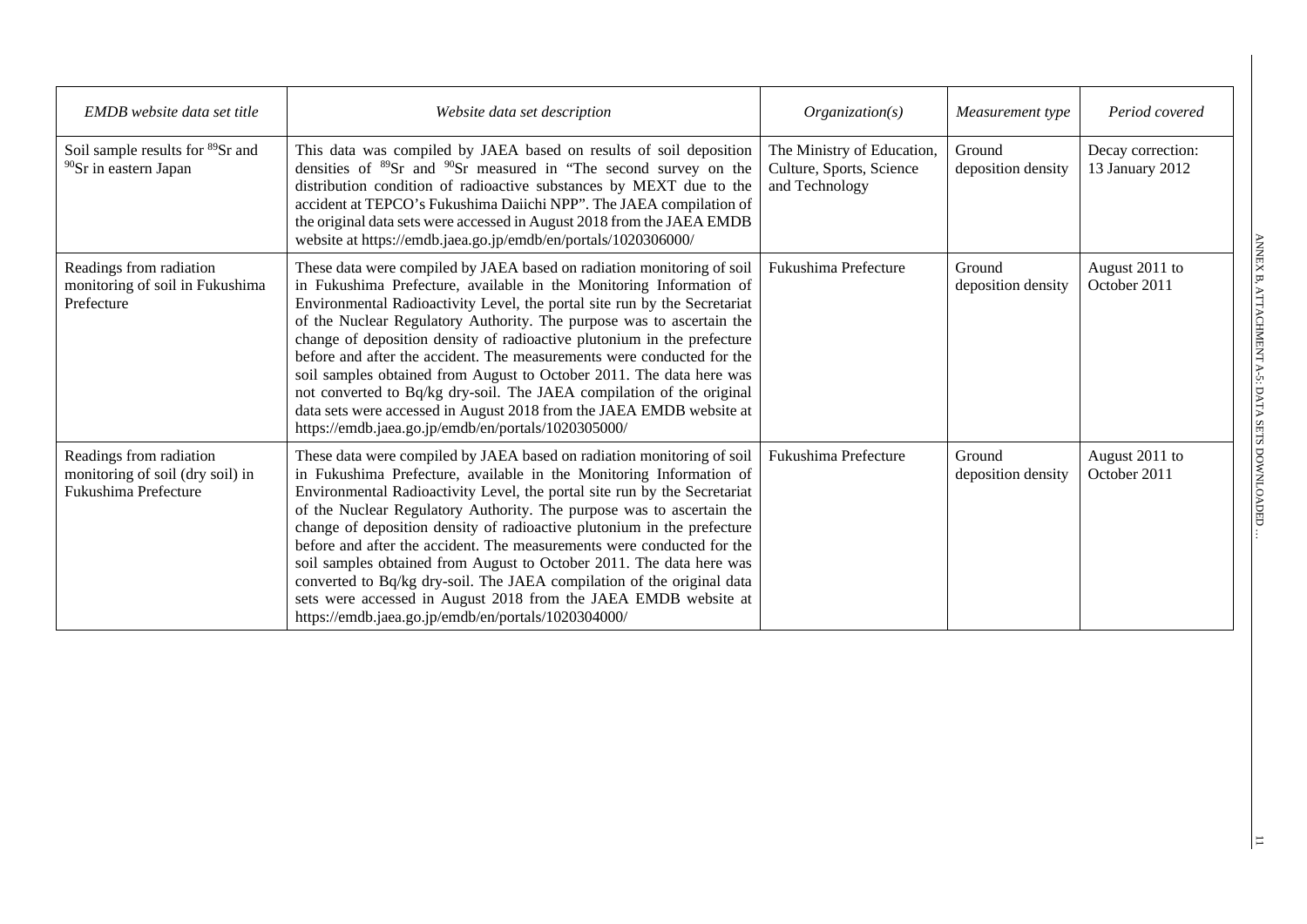| EMDB website data set title                                                                                                                                              | Website data set description                                                                                                                                                                                                                                                                                                                                                                                                                                                                                                                                                                                                                                                                                                                                                                                                                                                                                                                                                                                                                                                                                                                                                                                                                                                                                                                                                                                                                                                                                                                     | Organization(s)                                                          | Measurement type             | Period covered                    |
|--------------------------------------------------------------------------------------------------------------------------------------------------------------------------|--------------------------------------------------------------------------------------------------------------------------------------------------------------------------------------------------------------------------------------------------------------------------------------------------------------------------------------------------------------------------------------------------------------------------------------------------------------------------------------------------------------------------------------------------------------------------------------------------------------------------------------------------------------------------------------------------------------------------------------------------------------------------------------------------------------------------------------------------------------------------------------------------------------------------------------------------------------------------------------------------------------------------------------------------------------------------------------------------------------------------------------------------------------------------------------------------------------------------------------------------------------------------------------------------------------------------------------------------------------------------------------------------------------------------------------------------------------------------------------------------------------------------------------------------|--------------------------------------------------------------------------|------------------------------|-----------------------------------|
| Results of the nuclide analysis of<br>soil sampling at 2,200 locations in<br>Fukushima Prefecture and<br>neighbouring prefectures                                        | There was limited information provided on the JAEA EMDB website<br>regarding this dataset, but it is described in more detail in the UNSCEAR<br>2013 Report where it was used for the dose assessments for public and<br>non-human biota in Fukushima Prefecture. JAEA conducted the survey<br>with cooperation of various universities and research institutes. Ministry<br>of Education, Culture, Sports, Science and Technology (MEXT) was<br>responsible for the coordination of the measurement data and assessment<br>of validity [MEXT, web1; MEXT, web2]. Ambient dose equivalent rates<br>were measured, and soil samples collected from 6 June to 8 July 2011 for<br>areas within 100 km from FDNPS. From FDNPS out to 80 km these were<br>undertaken on $2 \times 2$ km grids. Between 80 km and 100 km from FDNPS<br>they were divided into $10 \times 10$ km grids. Ambient dose equivalent rates<br>were measured at a height of 1 m above the ground surface at one location<br>in each of these divided grids (nearly 2,200 locations in total), and soil<br>samples were collected at five points at each location. Around 11,000 soil<br>samples were taken; deposition densities of five gamma-emitting<br>radionuclides ( $^{110m}$ Ag, $^{129m}$ Te, $^{131}$ I, $^{134}$ Cs and $^{137}$ Cs) were measured using<br>germanium semiconductor detectors. The JAEA compilation of the<br>original data sets were accessed in August 2018 from the JAEA EMDB<br>website at https://emdb.jaea.go.jp/emdb/en/portals/1020101001/ | The Ministry of Education,<br>Culture, Sports, Science<br>and Technology | Ground<br>deposition density | Decay correction:<br>14 June 2011 |
| Readings of environmental<br>radiation level of soil sampling in<br>schools in Fukushima Prefecture                                                                      | These data were compiled by JAEA based on soil sampling data from the<br>environmental radiation level of dust and soil samplings in schools in<br>Fukushima Prefecture, available in the Monitoring Information of<br>Environmental Radioactivity Level, the portal site run by the Secretariat<br>of the Nuclear Regulatory Authority. The soil samplings and air dose rate<br>measurements were conducted from 5 to 6 April 2011 at schools in<br>Fukushima Prefecture. The JAEA compilation of the original data sets<br>were accessed in August 2018 from the JAEA EMDB website at<br>https://emdb.jaea.go.jp/emdb/en/portals/1020303000/                                                                                                                                                                                                                                                                                                                                                                                                                                                                                                                                                                                                                                                                                                                                                                                                                                                                                                   | Fukushima Prefecture                                                     | Ground<br>deposition density | April 2011                        |
| Readings of environmental<br>monitoring (weeds, land water<br>and land soil) by Fukushima<br>Prefecture outside the 20-km<br>radius from Fukushima Daiichi<br><b>NPS</b> | These data were compiled by JAEA based on measurement results of<br>environmental monitoring (weeds, land water and land soil) by Fukushima<br>Prefecture outside the 20-km radius from FDNPS, available in the<br>Monitoring Information of Environmental Radioactivity Level, the portal<br>site run by the Secretariat of the Nuclear Regulatory Authority. The<br>samplings were conducted on 16 and 17 March 2011. The JAEA<br>compilation of the original data sets were accessed in August 2018 from<br>the JAEA EMDB website at<br>https://emdb.jaea.go.jp/emdb/en/portals/1020302000/                                                                                                                                                                                                                                                                                                                                                                                                                                                                                                                                                                                                                                                                                                                                                                                                                                                                                                                                                   | Fukushima Prefecture                                                     | Ground<br>deposition density | March 2011                        |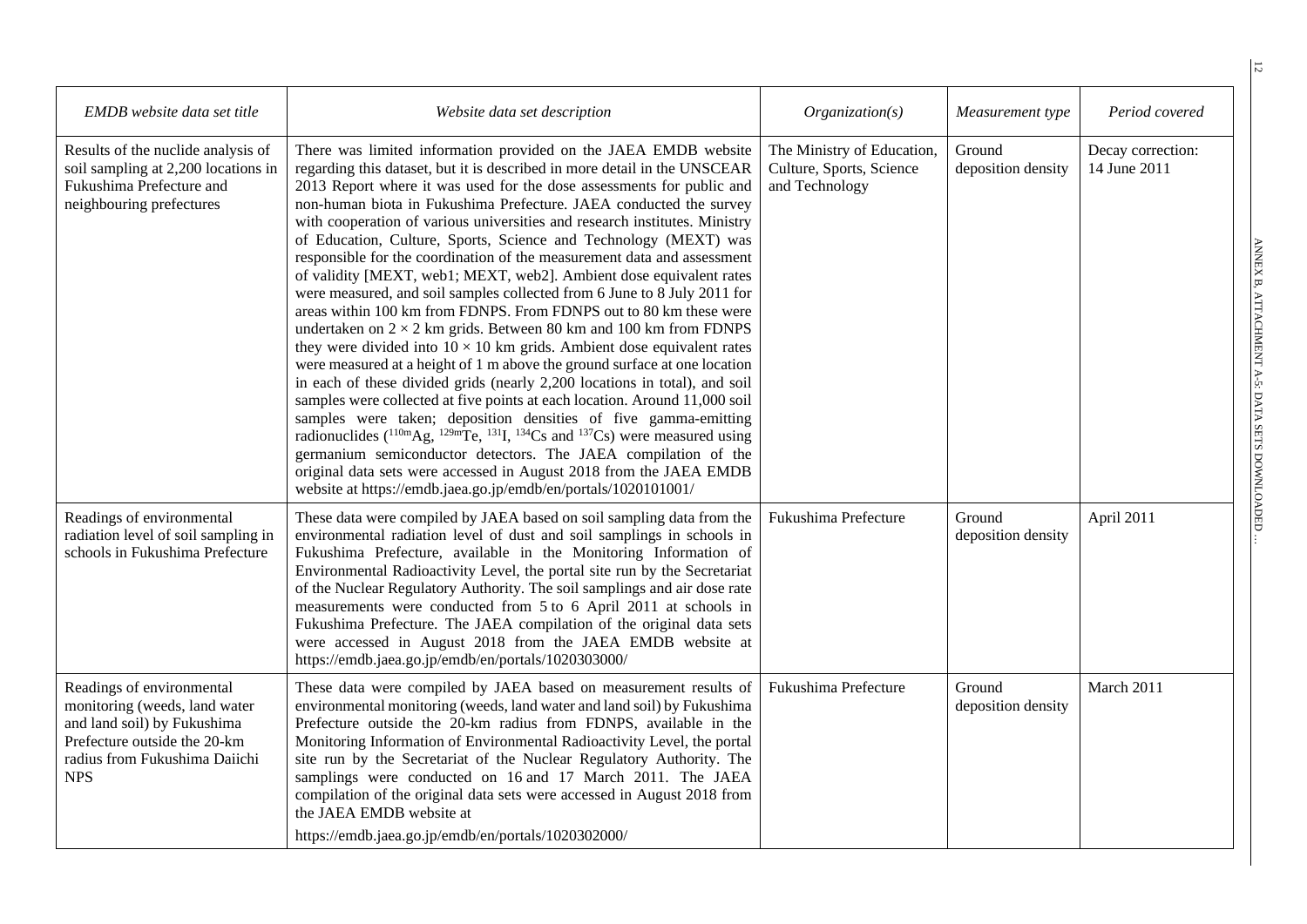| EMDB website data set title                                                                                                                                                       | Website data set description                                                                                                                                                                                                                                                                                                                                                                                                                                                                                                                                                                                                    | Organization(s)                                                                                                                                | Measurement type             | Period covered     |
|-----------------------------------------------------------------------------------------------------------------------------------------------------------------------------------|---------------------------------------------------------------------------------------------------------------------------------------------------------------------------------------------------------------------------------------------------------------------------------------------------------------------------------------------------------------------------------------------------------------------------------------------------------------------------------------------------------------------------------------------------------------------------------------------------------------------------------|------------------------------------------------------------------------------------------------------------------------------------------------|------------------------------|--------------------|
| Readings of radioactive strontium<br>in land soil and plant                                                                                                                       | These data were compiled by JAEA based on analysis results of<br>radioactive strontium in land soil and plants, available in the Monitoring<br>Information of Environmental Radioactivity Level, the portal site run by<br>the Secretariat of the Nuclear Regulatory Authority. The samplings were<br>conducted on 16, 17 and 19 March 2011. The JAEA compilation of the<br>original data sets were accessed in August 2018 from the JAEA EMDB<br>website at https://emdb.jaea.go.jp/emdb/en/portals/1020301000/                                                                                                                | The Ministry of Education,<br>Culture, Sports, Science<br>and Technology                                                                       | Ground<br>deposition density | March 2011         |
| Depth distribution of radioactive<br>substances in model area soil in<br>the Distribution Survey of<br><b>Radioactive Substances</b>                                              | These data were compiled by JAEA from the results of scraper plate<br>surveys from FY 2011 to FY 2013 to study the changing trend of the<br>concentrations of radioactive substances in the forest, upland field and<br>grass land in Yamakiya District Kawamata Town Date County Fukushima<br>Prefecture. The JAEA compilation of the original data sets were accessed<br>in August 2018 from the JAEA EMDB website at<br>https://emdb.jaea.go.jp/emdb/en/portals/b1020405/                                                                                                                                                    | The Ministry of Education,<br>Culture, Sports, Science<br>and Technology, and the<br>Secretariat of the Nuclear<br><b>Regulatory Authority</b> | Ground<br>deposition density | FY 2011 to FY 2013 |
| Depth distribution of radioactive<br>caesium in soil collected using a<br>scraper plate in the Distribution<br><b>Survey of Radioactive Substances</b>                            | These data were compiled by JAEA from the results of studies of the depth<br>distribution of radioactive caesium comprehensively mainly within a<br>80 km radius of FDNPS, based on soil samples collected at various depths<br>using a scraper plate which is the standard method to measure radioactive<br>nuclides in soil profiles employed at the International Atomic Energy<br>Agency and researched the depth distribution of radioactive caesium. The<br>JAEA compilation of the original data sets were accessed in August 2018<br>from the JAEA EMDB website at<br>https://emdb.jaea.go.jp/emdb/en/portals/b1020404/ | The Ministry of Education,<br>Culture, Sports, Science<br>and Technology, and the<br>Secretariat of the Nuclear<br><b>Regulatory Authority</b> | Ground<br>deposition density | FY 2011 to FY 2016 |
| Depth distribution of radioactive<br>substances in soil samples from<br>Namie Town, Kawamata Town,<br>etc. in the Distribution Survey of<br><b>Radioactive Substances</b>         | These data were compiled by JAEA from the results of depth distribution<br>surveys of radioactive substances conducted at the areas including Namie<br>Town Futaba County, and Kawamata Town Date County Fukushima<br>Prefecture using a geoslicer and a soil sampler of large diameter. Results<br>are described as activity per unit soil weight $(Bq/kg)$ and activity per unit<br>volume ( $Bq/m3$ ). The JAEA compilation of the original data sets were<br>accessed in August 2018 from the JAEA EMDB website at<br>https://emdb.jaea.go.jp/emdb/en/portals/b1020403/                                                     | The Ministry of Education,<br>Culture, Sports, Science<br>and Technology                                                                       | Ground<br>deposition density | FY 2011 to FY 2012 |
| Depth distribution of radioactive<br>substances sampled in Fukushima<br>Prefecture and neighbouring<br>prefectures in the Distribution<br><b>Survey of Radioactive Substances</b> | This series of data was compiled by JAEA based on results of depth<br>distribution analysis of radioactive caesium in Fukushima Prefecture and<br>neighbouring prefectures. Soil core samples were collected using an iron<br>pipe. The JAEA compilation of the original data sets were accessed in<br>August 2018 from the JAEA EMDB website at<br>https://emdb.jaea.go.jp/emdb/en/portals/b1020402/                                                                                                                                                                                                                           | The Ministry of Education,<br>Culture, Sports, Science<br>and Technology                                                                       | Ground<br>deposition density | FY 2011 to FY 2012 |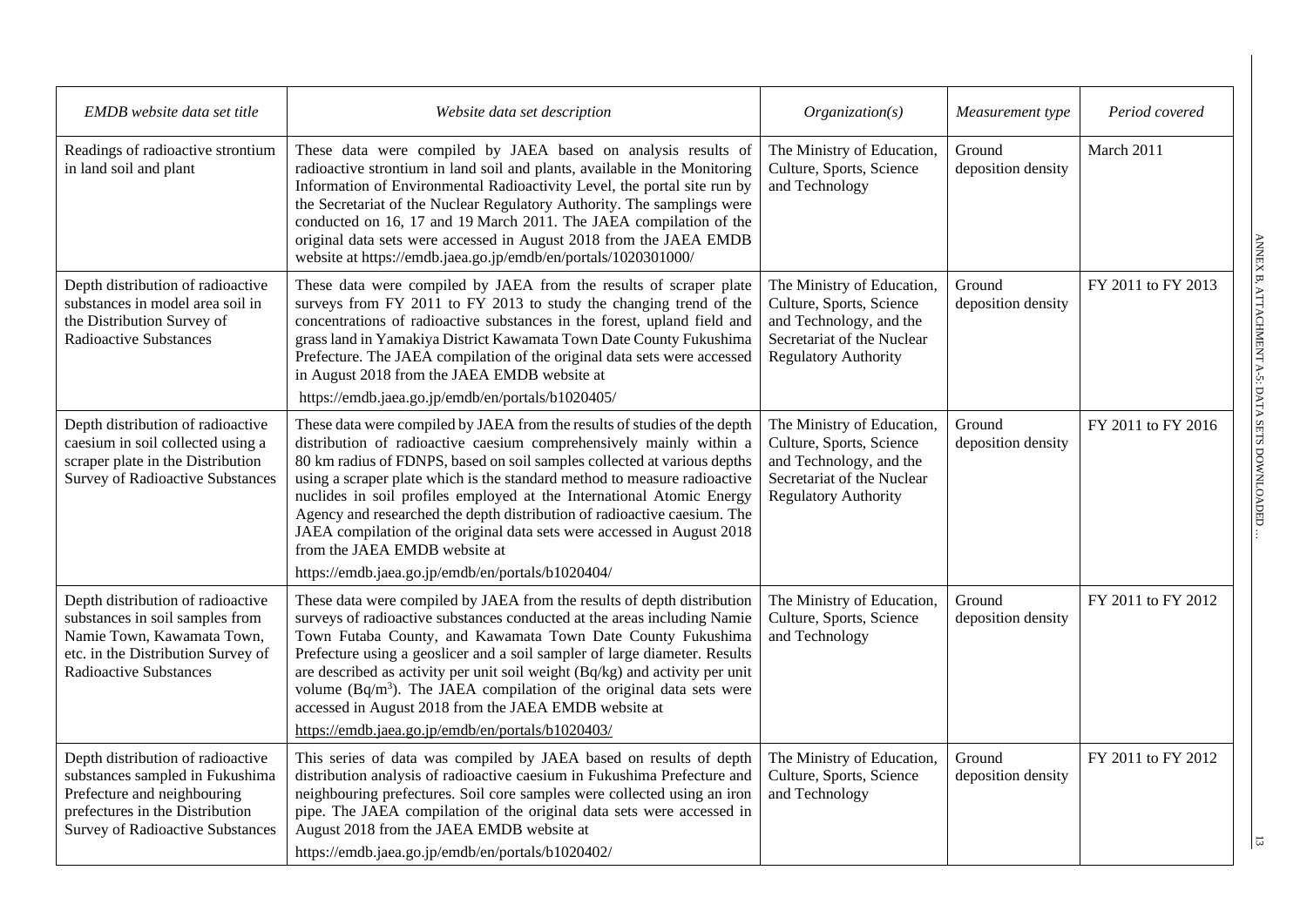| EMDB website data set title                                                                                                                         | Website data set description                                                                                                                                                                                                                                                                                                                                                                                                                                                                                                                                                                                                                                                                                                                                                             | Organization(s)                                                                                                                                | Measurement type             | Period covered                    |
|-----------------------------------------------------------------------------------------------------------------------------------------------------|------------------------------------------------------------------------------------------------------------------------------------------------------------------------------------------------------------------------------------------------------------------------------------------------------------------------------------------------------------------------------------------------------------------------------------------------------------------------------------------------------------------------------------------------------------------------------------------------------------------------------------------------------------------------------------------------------------------------------------------------------------------------------------------|------------------------------------------------------------------------------------------------------------------------------------------------|------------------------------|-----------------------------------|
| Results of the measurement of<br>depth distribution of radioactive<br>substances in soil in $2 \times 2$ km<br>grids southwest of Fukushima<br>City | This series of data was compiled by JAEA based on results of depth<br>distribution analysis of radioactive substances in soil for sampling points<br>located in the southwest of Fukushima City. Sampling points were<br>selected from three ecosystems with different land uses (agricultural land,<br>grass land and forest) within a $2 \times 2$ km square. A total of 15 sampling<br>points of which 6 points were of agricultural land, 4 points of grass land<br>and 5 points of forest were chosen. Radioactivity concentration and error<br>are reported as decay-compensated values as of 14 June 2011. The JAEA<br>compilation of the original data sets were accessed in August 2018 from<br>the JAEA EMDB website at<br>https://emdb.jaea.go.jp/emdb/en/portals/1020401000/ | The Ministry of Education,<br>Culture, Sports, Science<br>and Technology                                                                       | Ground<br>deposition density | Decay correction:<br>14 June 2011 |
| Reading of environmental<br>radioactivity level by Prefecture<br>(monthly fallout)                                                                  | These data were compiled by JAEA based on the "Reading of<br>environmental radioactivity level by prefecture (monthly fallout)"<br>released to the public in the Monitoring Information of Environmental<br>Radioactivity Level portal site by the Secretariat of the Nuclear<br>Regulatory Authority. The data includes measured data from February<br>2011. The Secretariat of the Nuclear Regulatory Authority compiled the<br>data reported from each prefecture government and released on the<br>website. The one-month accumulated fallout substances were measured<br>every month. The JAEA compilation of the original data sets were<br>accessed in August 2018 from the JAEA EMDB website at<br>https://emdb.jaea.go.jp/emdb/en/portals/1050106000/                           | Secretariat of the Nuclear<br><b>Regulatory Authority</b>                                                                                      | Radioactivity in<br>air      | February 2011 to<br>January 2015  |
| Readings of dust sampling in<br>20-km zone of TEPCO FDNPS                                                                                           | These data were compiled by JAEA based on dust radioactivity<br>concentration measurements within 20km radius of TEPCO FDNPS,<br>available in the Monitoring Information of Environmental Radioactivity<br>Level, the portal site run by the Nuclear Regulatory Authority. The<br>measurement results have been released since April 2011 and subsequent<br>results are continuously released. The JAEA compilation of the original<br>data sets were accessed in August 2018 from the JAEA EMDB website at<br>https://emdb.jaea.go.jp/emdb/en/portals/1050105000/                                                                                                                                                                                                                       | The Ministry of Education,<br>Culture, Sports, Science<br>and Technology, and the<br>Secretariat of the Nuclear<br><b>Regulatory Authority</b> | Radioactivity in<br>air      | April 2011 to<br><b>July 2017</b> |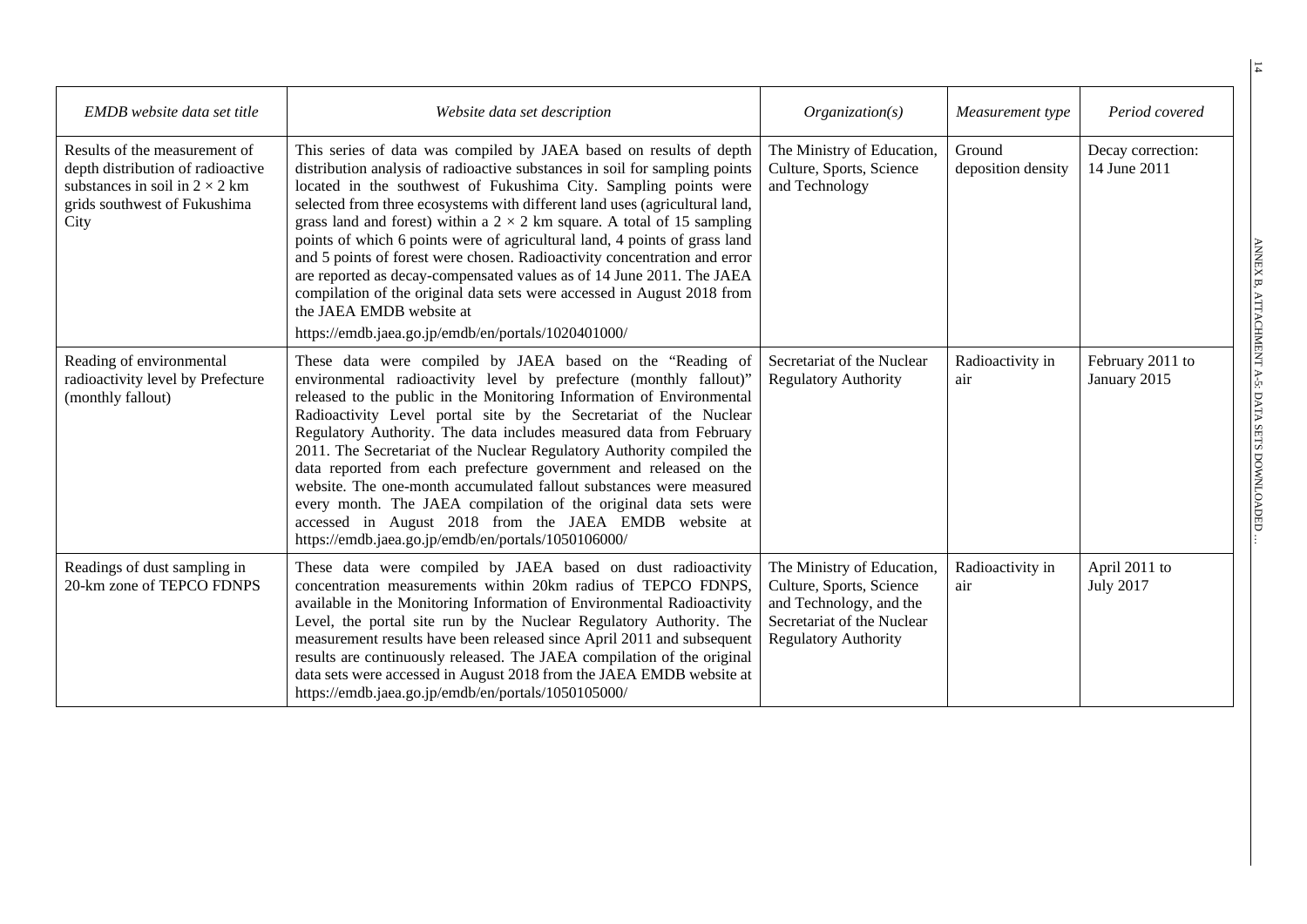| EMDB website data set title                                                                                                                            | Website data set description                                                                                                                                                                                                                                                                                                                                                                                                                                                                                                                                                                                                                                                                                                                                                                                                                  | Organization(s)                                                                                                                                | Measurement type        | Period covered                    |
|--------------------------------------------------------------------------------------------------------------------------------------------------------|-----------------------------------------------------------------------------------------------------------------------------------------------------------------------------------------------------------------------------------------------------------------------------------------------------------------------------------------------------------------------------------------------------------------------------------------------------------------------------------------------------------------------------------------------------------------------------------------------------------------------------------------------------------------------------------------------------------------------------------------------------------------------------------------------------------------------------------------------|------------------------------------------------------------------------------------------------------------------------------------------------|-------------------------|-----------------------------------|
| Readings of detailed monitoring<br>in restricted area and planned<br>evacuation zone (dust monitoring<br>(radioactivity concentrations in<br>the air)) | These data were compiled by JAEA based on the results of the dust<br>measurements from "The detailed monitoring in the restricted area and<br>planned evacuation zone (6th Vehicle-borne Survey and Dust<br>Monitoring)" that was released to the public in the website of the Ministry<br>of Economy, Trade and Industry. In this survey, measurements of<br>radioactivity concentration in the air were conducted in Tomioka town that<br>was located within the 20-km range of FDNPS. The <sup>134</sup> Cs and <sup>137</sup> Cs in the<br>air were measured at two measurement points including the area close to<br>the forest and the city centre in Tomioka Town. The JAEA compilation of<br>the original data sets were accessed in August 2018 from the JAEA EMDB<br>website at https://emdb.jaea.go.jp/emdb/en/portals/1050104000/ | Ministry of Economy,<br>Trade and Industry                                                                                                     | Radioactivity in<br>air | August 2011 to<br>March 2012      |
| Reading of environmental<br>radioactivity level by Prefecture<br>(fallout)                                                                             | These data were compiled by JAEA based on the daily fallout monitoring<br>results by prefectures from March 2011 to December 2011 in the "Reading<br>of environmental radioactivity level by prefecture (fallout)" released to the<br>public in the Monitoring Information of Environmental Radioactivity<br>Level portal site by the Secretariat of the Nuclear Regulatory Authority.<br>The fallout substances were collected with a precipitation collector and<br>measured using a germanium semiconductor detector. The JAEA compilation<br>of the original data sets were accessed in August 2018 from the JAEA EMDB<br>website at https://emdb.jaea.go.jp/emdb/en/portals/1050103000/                                                                                                                                                  | The Ministry of Education,<br>Culture, Sports, Science<br>and Technology, and the<br>Secretariat of the Nuclear<br><b>Regulatory Authority</b> | Radioactivity in<br>air | March 2011 to<br>December 2011    |
| Readings of dust sampling by the<br>Federation of Electric Power<br>Companies of Japan (member<br>companies)                                           | These data were compiled by JAEA based on the "Readings of dust<br>sampling by the Federation of Electric Power Companies of Japan<br>(member companies)" released to the public in the Monitoring<br>Information of Environmental Radioactivity Level portal site by the<br>Secretariat of the Nuclear Regulatory Authority. The sampling of dust was<br>conducted from March 2011 to July 2011 for six points outside the 20-km<br>zone of TEPCO FDNPS. The JAEA compilation of the original data sets<br>were accessed in August 2018 from the JAEA EMDB website at<br>https://emdb.jaea.go.jp/emdb/en/portals/1050102000/                                                                                                                                                                                                                 | <b>Electric Power Companies</b><br>of Japan                                                                                                    | Radioactivity in<br>air | March 2011 to<br><b>July 2011</b> |
| Readings of environmental<br>radiation level of dust sampling in<br>schools in Fukushima Prefecture                                                    | These data were compiled by JAEA based on dust sampling data from the<br>environmental radiation level of dust and soil samplings in schools in<br>Fukushima Prefecture, available in the Monitoring Information of<br>Environmental Radioactivity Level, the portal site run by the Secretariat<br>of the Nuclear Regulatory Authority. The dust samplings and air dose rate<br>measurements were conducted from 5 to 6 April 2011 at schools in<br>Fukushima Prefecture. The JAEA compilation of the original data sets<br>were accessed in August 2018 from the JAEA EMDB website at<br>https://emdb.jaea.go.jp/emdb/en/portals/1050101000/                                                                                                                                                                                                | Fukushima Prefecture                                                                                                                           | Radioactivity in<br>air | April 2011                        |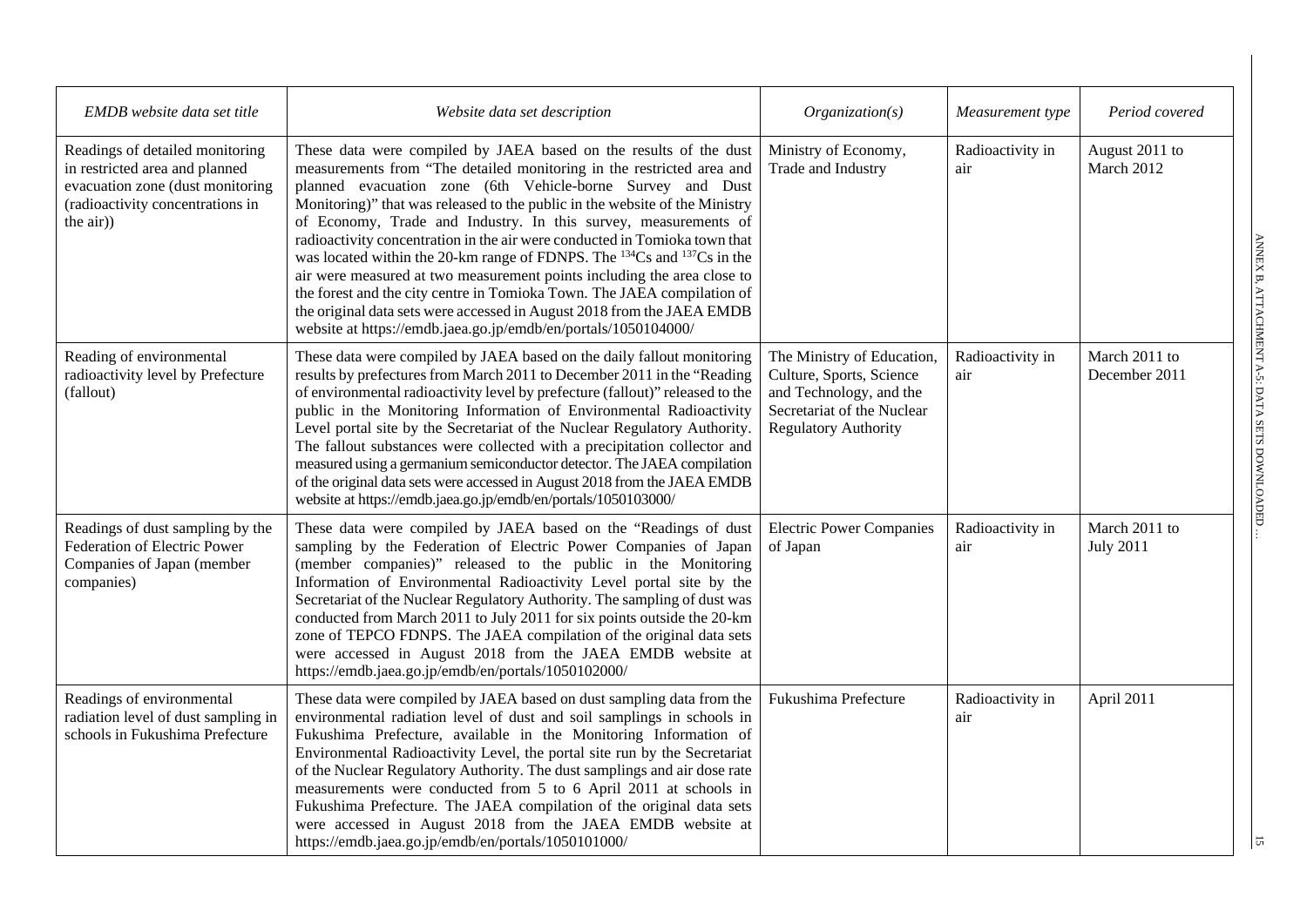| EMDB website data set title                                                                                                                                                                                                                                                                                                                                                  | Website data set description                                                                                                                                                                                                                                                                                                                                                                                                                                                                                                                                                                                                                                                                                                                             | Organization(s)                                           | Measurement type                                | Period covered                    |
|------------------------------------------------------------------------------------------------------------------------------------------------------------------------------------------------------------------------------------------------------------------------------------------------------------------------------------------------------------------------------|----------------------------------------------------------------------------------------------------------------------------------------------------------------------------------------------------------------------------------------------------------------------------------------------------------------------------------------------------------------------------------------------------------------------------------------------------------------------------------------------------------------------------------------------------------------------------------------------------------------------------------------------------------------------------------------------------------------------------------------------------------|-----------------------------------------------------------|-------------------------------------------------|-----------------------------------|
| Readings of environmental<br>radioactivity levels measured by<br>Fukushima Prefecture (fallout)                                                                                                                                                                                                                                                                              | These data were created based on the "Reading of environmental<br>radioactivity level measured by Fukushima Prefecture (fallout)" released<br>to the public in the Monitoring Information of Environmental<br>Radioactivity Level portal site by the Secretariat of the Nuclear<br>Regulatory Authority. The survey has been conducted since December<br>2011 at the Environmental Radioactivity Monitoring Center of<br>Fukushima, Fukushima Branch. The accumulated daily fallout substance<br>was measured every day using a germanium semiconductor detector. The<br>JAEA compilation of the original data sets were accessed in August 2018<br>from the JAEA EMDB website at<br>https://emdb.jaea.go.jp/emdb/en/portals/1050201000/                 | Fukushima Prefecture                                      | Radioactivity in<br>air                         | December 2011 to<br>March 2014    |
| Drinking water results measured<br>by Environmental Radioactivity<br>Monitoring Center of Fukushima,<br>Fukushima Branch                                                                                                                                                                                                                                                     | These data were compiled by JAEA based on the radioactivity<br>concentration measurement for drinking water conducted by the<br>Environmental Radioactivity Monitoring Center of Fukushima,<br>Fukushima Branch (in Fukushima Hokida jinai) released to the public in<br>the Fukushima Prefecture Government website. The JAEA compilation of<br>the original data sets were accessed in August 2018 from the JAEA EMDB<br>website at https://emdb.jaea.go.jp/emdb/en/portals/b1040105/                                                                                                                                                                                                                                                                  | Fukushima Prefecture                                      | Activity<br>concentrations in<br>food and water | FY 2011 to FY 2016                |
| Measurement results of<br>radioactivity concentrations in the<br>drinking water by water<br>suppliers/local governments<br>conducted by the Nuclear<br><b>Regulatory Authority (MEXT till</b><br>April 2013) and 10 prefectures<br>near Fukushima Prefecture<br>(Miyagi, Yamagata, Niigata,<br>Ibaraki, Tochigi, Gumma,<br>Saitama, Tokyo, Kanagawa and<br>Chiba Prefecture) | These data were compiled by JAEA based on the measurements of<br>radioactivity concentrations in the drinking water by water suppliers/local<br>governments conducted by the Nuclear Regulatory Authority (MEXT till<br>April 2013) and 10 prefectures near Fukushima Prefecture (Miyagi,<br>Yamagata, Niigata, Ibaraki, Tochigi, Gumma, Saitama, Tokyo, Kanagawa<br>and Chiba Prefecture) released to the public in the Ministry of Health,<br>Labour and Welfare website. The measurements have been conducted<br>since March 2011 in 10 prefectures near Fukushima Prefecture. The JAEA<br>compilation of the original data sets were accessed in August 2018 from<br>the JAEA EMDB website at<br>https://emdb.jaea.go.jp/emdb/en/portals/1040104000/ | Ministry of Health, Labour<br>and Welfare                 | Activity<br>concentrations in<br>food and water | March 2011 to<br>September 2014   |
| Readings of radioactivity level in<br>drinking water by prefecture                                                                                                                                                                                                                                                                                                           | These data were compiled by JAEA based on the results of drinking water<br>(tap water) monitoring released to the public in the Secretariat of the<br>Nuclear Regulatory Authority website. The JAEA compilation of the<br>original data sets were accessed in August 2018 from the JAEA EMDB<br>website at https://emdb.jaea.go.jp/emdb/en/portals/1040103000/                                                                                                                                                                                                                                                                                                                                                                                          | Secretariat of the Nuclear<br><b>Regulatory Authority</b> | Activity<br>concentrations in<br>food and water | March 2011 to<br><b>July 2014</b> |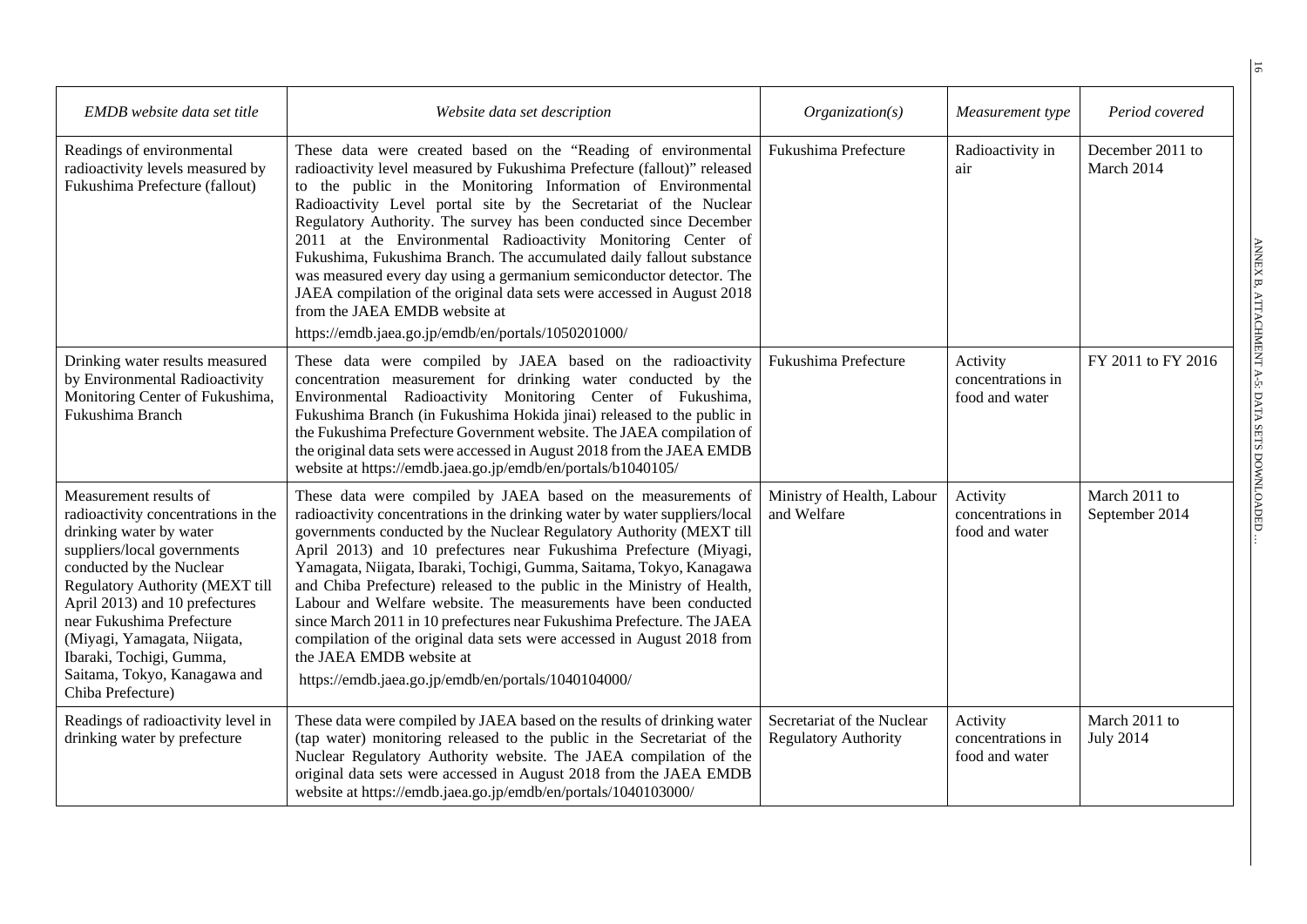| EMDB website data set title                                                                               | Website data set description                                                                                                                                                                                                                                                                                                                                                                                                                                  | Organization(s)                                                                      | Measurement type                                | Period covered                     |
|-----------------------------------------------------------------------------------------------------------|---------------------------------------------------------------------------------------------------------------------------------------------------------------------------------------------------------------------------------------------------------------------------------------------------------------------------------------------------------------------------------------------------------------------------------------------------------------|--------------------------------------------------------------------------------------|-------------------------------------------------|------------------------------------|
| Results of radiation monitoring of<br>tap water                                                           | These data were compiled by JAEA based on the measurement results of<br>tap water and raw water including river water from March 2011 to March<br>2014 from the "Results of radiation monitoring of tap water" released to<br>the public in the Ibaraki Prefecture Government website. The JAEA<br>compilation of the original data sets were accessed in August 2018 from<br>the JAEA EMDB website at<br>https://emdb.jaea.go.jp/emdb/en/portals/1040102000/ | Ibaraki Prefecture                                                                   | Activity<br>concentrations in<br>food and water | March 2011 to<br>March 2014        |
| Results of the radionuclide<br>analysis of well water sampled<br>from wells in Fukushima<br>Prefecture    | These data were compiled by JAEA based on results of the nuclide<br>analysis of well water sampled from wells in Fukushima Prefecture from<br>July 2011 to August 2011. The JAEA compilation of the original data sets<br>were accessed in August 2018 from the JAEA EMDB website at<br>https://emdb.jaea.go.jp/emdb/en/portals/1040101000/                                                                                                                   | The Ministry of Education,<br>Culture, Sports, Science<br>and Technology             | Activity<br>concentrations in<br>food and water | July 2011 to<br>August 2011        |
| Measurement results of<br>radioactivity concentration in<br>food products in Fukushima<br>Prefecture      | These data were compiled by JAEA based on the measurement results of<br>food products released to the public in the Fukushima Prefecture<br>Government website. The JAEA compilation of the original data sets were<br>accessed in August 2018 from the JAEA EMDB website at<br>https://emdb.jaea.go.jp/emdb/en/portals/1040202000/                                                                                                                           | Fukushima Prefecture                                                                 | Activity<br>concentrations in<br>food and water | March 2011 to<br>March 2018        |
| Monitoring information for the<br>agricultural, forest and fishery<br>products in Ibaraki Prefecture      | These data were compiled by JAEA based on the "Monitoring information<br>for the agricultural, forest and fishery products" released to the public in<br>the Ibaraki Prefecture Government website. The JAEA compilation of the<br>original data sets were accessed in August 2018 from the JAEA EMDB<br>website at https://emdb.jaea.go.jp/emdb/en/portals/1040201000/                                                                                       | Ibaraki Prefecture                                                                   | Activity<br>concentrations in<br>food and water | March 2011 to<br>January 2018      |
| Measurement results of the test<br>operation fish catches                                                 | These data were compiled by JAEA based on the measurement results of<br>the "test operation fish catches" released to the public in the Fukushima<br>Prefectural Federation of Fisheries Co-operative Associations website.<br>The JAEA compilation of the original data sets were accessed in August<br>2018 from the JAEA EMDB website at<br>https://emdb.jaea.go.jp/emdb/en/portals/1040302000/                                                            | Fukushima Prefectural<br><b>Federation of Fisheries</b><br>Co-operative Associations | Activity<br>concentrations in<br>food and water | September 2012 to<br>February 2018 |
| Monitoring results of strontium in<br>fisheries products conducted by<br><b>Fisheries Research Agency</b> | These data were compiled by JAEA based on the radioactivity<br>concentration measurements of fisheries products for strontium released<br>to the public in the Ministry of Agriculture, Forestry and Fisheries website.<br>The JAEA compilation of the original data sets were accessed in August<br>2018 from the JAEA EMDB website at<br>https://emdb.jaea.go.jp/emdb/en/portals/1040301000/                                                                | Fisheries Agency -<br>Ministry of Agriculture,<br>Forestry and Fisheries             | Activity<br>concentrations in<br>food and water | April 2011 to July<br>2017         |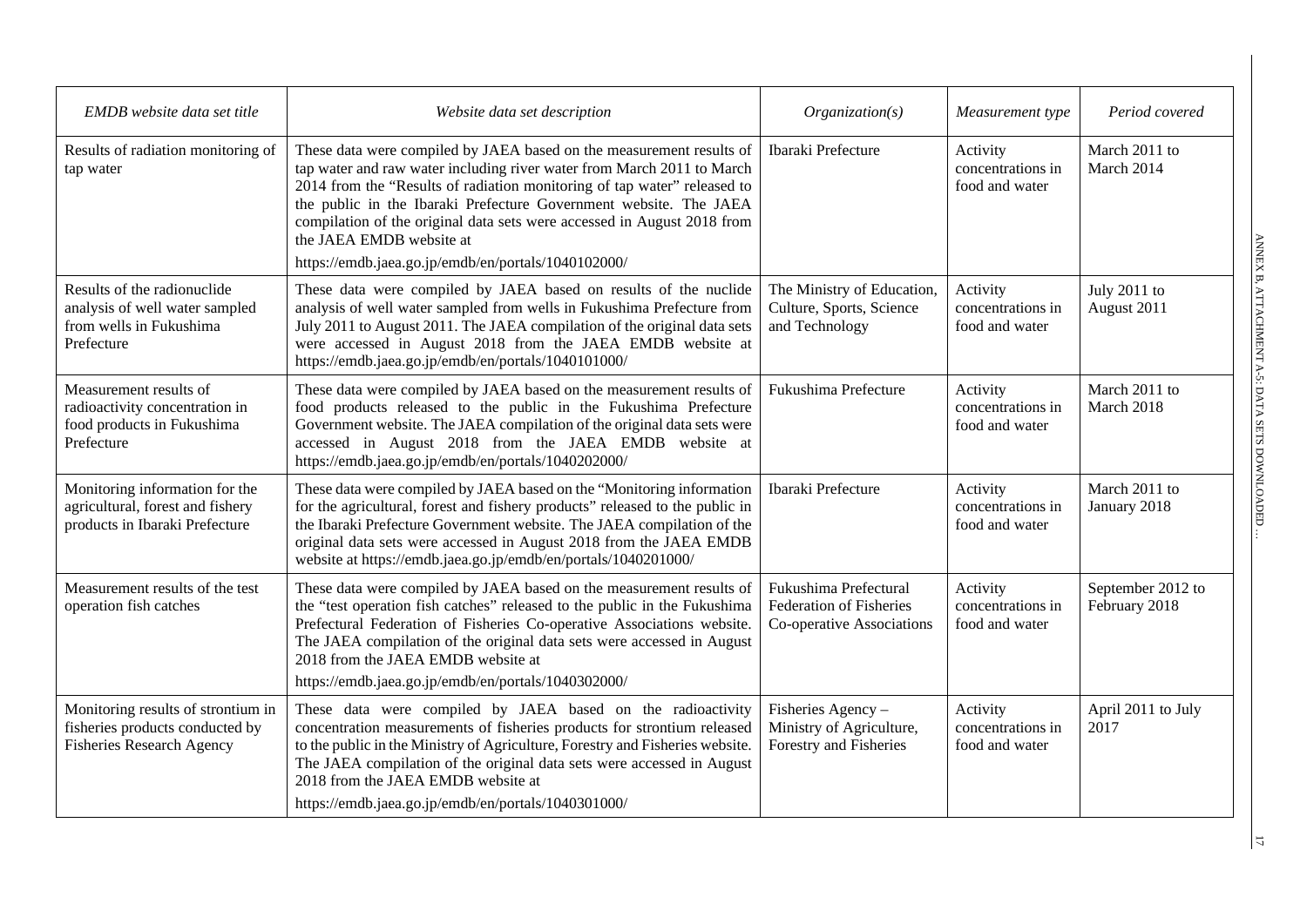| <b>EMDB</b> website data set title                                                   | Website data set description                                                                                                                                                                                                                                                                                                                                                                                        | Organization(s)                                    | Measurement type                                | Period covered                  |
|--------------------------------------------------------------------------------------|---------------------------------------------------------------------------------------------------------------------------------------------------------------------------------------------------------------------------------------------------------------------------------------------------------------------------------------------------------------------------------------------------------------------|----------------------------------------------------|-------------------------------------------------|---------------------------------|
| Measurement results of<br>radioactivity concentration in rice<br>produced in FY 2011 | These data were compiled by JAEA based on the "Measurement results of<br>radioactivity concentration in rice produced in FY 2011" released to the<br>public in the Ministry of Agriculture, Forestry and Fisheries website. The<br>JAEA compilation of the original data sets were accessed in August 2018<br>from the JAEA EMDB website at<br>https://emdb.jaea.go.jp/emdb/en/portals/1040401000/                  | Ministry of Agriculture,<br>Forestry and Fisheries | Activity<br>concentrations in<br>food and water | August 2011 to<br>November 2011 |
| Radiation monitoring survey<br>results of wild birds and animals                     | These data were compiled by JAEA based on the radioactivity<br>concentration measurement results released to the public in the Fukushima<br>Prefecture government website about the wild birds and animals captured<br>in Fukushima Prefecture. The JAEA compilation of the original data sets<br>were accessed in August 2018 from the JAEA EMDB website at<br>https://emdb.jaea.go.jp/emdb/en/portals/1040501000/ | Fukushima Prefecture                               | Activity<br>concentrations in<br>food and water | May 2011 to<br>March 2018       |